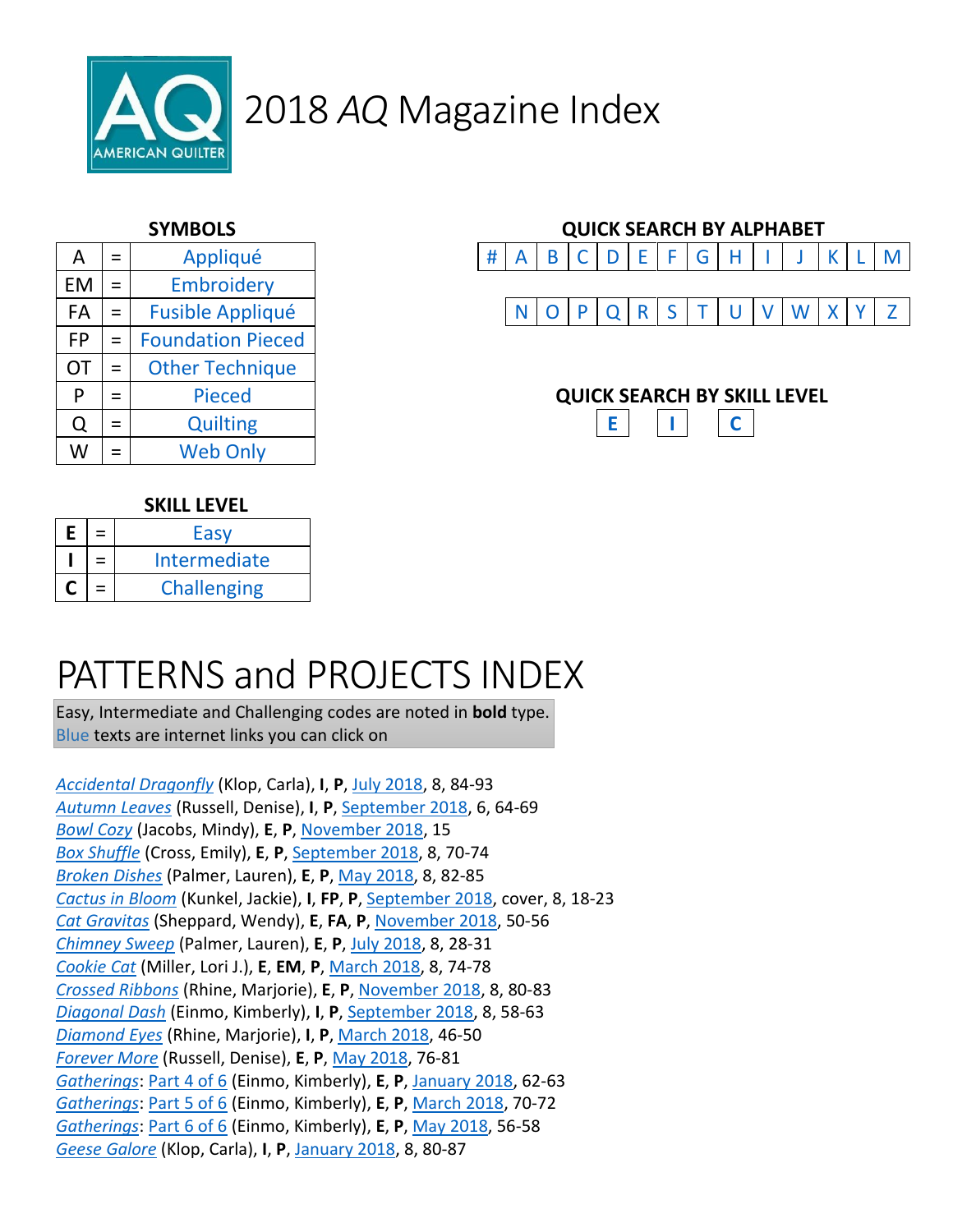*Heading Home* (Palmer, Lauren), **E**, **P**, January 2018, 8, 58-60 *Heat Wave* (Day, Stacey), **E**, **P**, January 2018, 8, 18-22 *Holiday Games* (Russell, Denise), **I**, **P**, November 2018, 8, 18-22 *Leafy* (Day, Stacey), **E**, **P**, March 2018, cover, 8, 34-39 *Little Zinnia, A* (Kerler, Kathie R.), **I**, **FA**, March 2018, 8, 52-58 *Logs & Lines* (Hogan, Mary M.), **E**, **P**, September 2018, 34-39 *Naptime Z's* (Fitzgerald, Gyleen X.), **C**, **P**, May 2018, 8, 24-30 *Quick Quarter Quilt* (Williams, Shari), **E**, **P**, July 2018, 32-35 *Robin's Wreath*s: Part 1 of 5 (Koehler, Robin), **I**, **A**, **P**, July 2018, 8, 18-23 *Robin's Wreath*s: Part 2 of 5 (Koehler, Robin), **I**, **A**, **P**, September 2018, 48-53 *Robin's Wreath*s: Part 3 of 5 (Koehler, Robin), **I**, **A**, **P**, November 2018, 76-79 *Serendipity Star* (Rhine, Marjorie), **E**, **P**, July 2018, 80-83 *Stars of the Show* (Day, Stacey), **I**, **P**, May 2018, 8, 68-74 *Stocking Full of Fillers, A* (Seitz-Krug, Cindy), **I**, **Q**, November 2018, 6, 26-33 *Sweet Spring* (Wolfe, Victoria Findlay), **I**, **P**, May 2018, 8, 18-23 *Timeless Elegance* (Russell, Denise), **I**, **P**, March 2018, 8, 18-25 *Zinnia* (Day, Stacey), **C**, **P**, November 2018, 6, 66-74, 101

## PATTERNS and PROJECTS by Skill Level

#### Easy

*Bowl Cozy* (Jacobs, Mindy), **E**, **P**, November 2018, 15 *Box Shuffle* (Cross, Emily), **E**, **P**, September 2018, 8, 70-74 *Broken Dishes* (Palmer, Lauren), **E**, **P**, May 2018, 8, 82-85 *Cat Gravitas* (Sheppard, Wendy), **E**, **FA**, **P**, November 2018, 50-56 *Chimney Sweep* (Palmer, Lauren), **E**, **P**, July 2018, 8, 28-31 *Cookie Cat* (Miller, Lori J.), **E**, **EM**, **P**, March 2018, 8, 74-78 *Crossed Ribbons* (Rhine, Marjorie), **E**, **P**, November 2018, 8, 80-83 *Forever More* (Russell, Denise), **E**, **P**, May 2018, 76-81 *Gatherings*: Part 4 of 6 (Einmo, Kimberly), **E**, **P**, January 2018, 62-63 *Gatherings*: Part 5 of 6 (Einmo, Kimberly), **E**, **P**, March 2018, 70-72 *Gatherings*: Part 6 of 6 (Einmo, Kimberly), **E**, **P**, May 2018, 56-58 *Heading Home* (Palmer, Lauren), **E**, **P**, January 2018, 8, 58-60 *Heat Wave* (Day, Stacey), **E**, **P**, January 2018, 8, 18-22 *Leafy* (Day, Stacey), **E**, **P**, March 2018, cover, 8, 34-39 *Logs & Lines* (Hogan, Mary M.), **E**, **P**, September 2018, 34-39 *Quick Quarter Quilt* (Williams, Shari), **E**, **P**, July 2018, 32-35 *Serendipity Star* (Rhine, Marjorie), **E**, **P**, July 2018, 80-83

## Intermediate

*Accidental Dragonfly* (Klop, Carla), **I**, **P**, July 2018, 8, 84-93 *Autumn Leaves* (Russell, Denise), **I**, **P**, September 2018, 6, 64-69 *Cactus in Bloom* (Kunkel, Jackie), **I**, **FP**, **P**, September 2018, cover, 8, 18-23 *Diagonal Dash* (Einmo, Kimberly), **I**, **P**, September 2018, 8, 58-63 *Diamond Eyes* (Rhine, Marjorie), **I**, **P**, March 2018, 46-50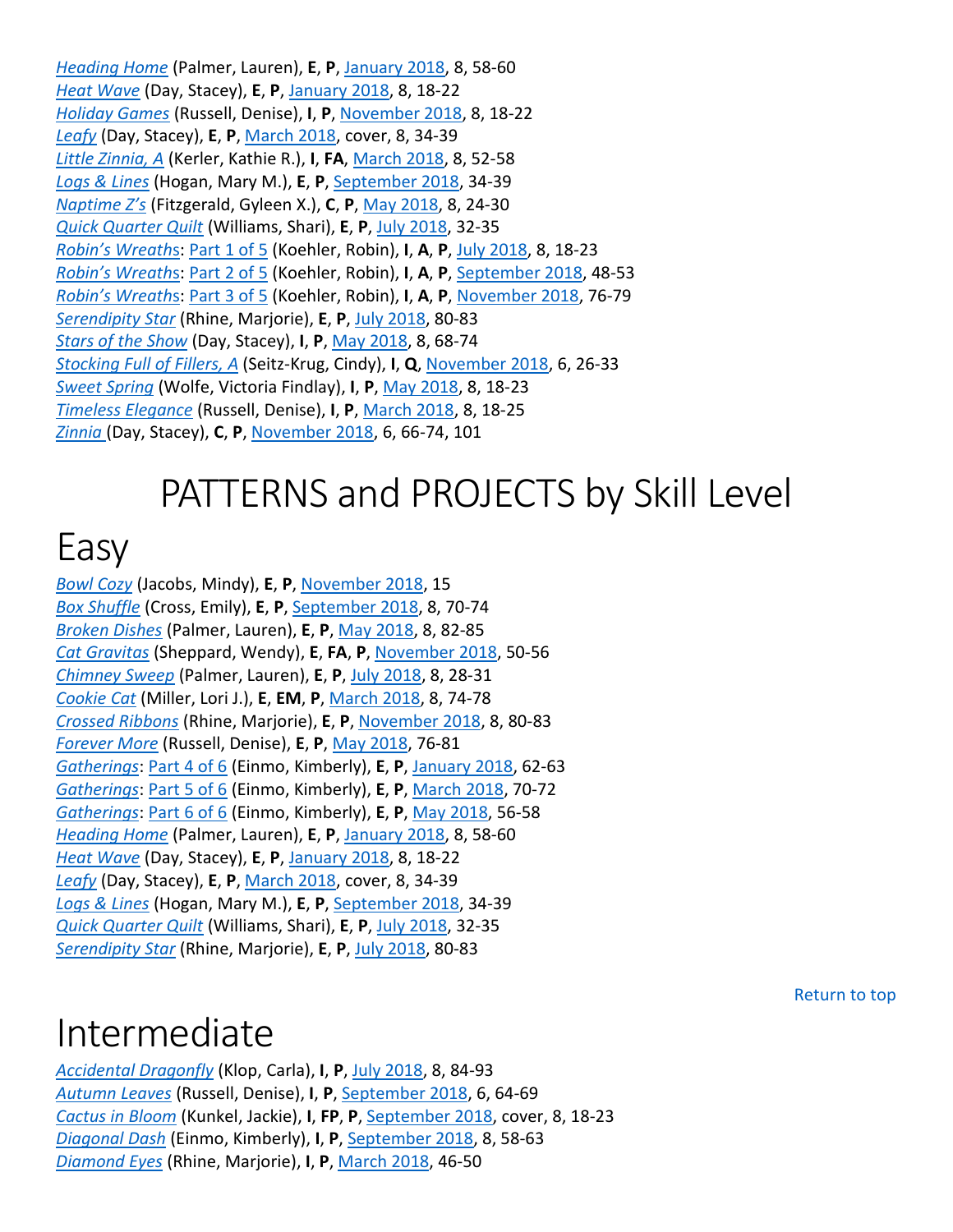*Geese Galore* (Klop, Carla), **I**, **P**, January 2018, 8, 80-87 *Holiday Games* (Russell, Denise), **I**, **P**, November 2018, 8, 18-22 *Little Zinnia, A* (Kerler, Kathie R.), **I**, **FA**, March 2018, 8, 52-58 *Robin's Wreath*s: Part 1 of 5 (Koehler, Robin), **I**, **A**, **P**, July 2018, 8, 18-23 *Robin's Wreath*s: Part 2 of 5 (Koehler, Robin), **I**, **A**, **P**, September 2018, 48-53 *Robin's Wreath*s: Part 3 of 5 (Koehler, Robin), **I**, **A**, **P**, November 2018, 76-79 *Stars of the Show* (Day, Stacey), **I**, **P**, May 2018, 8, 68-74 *Stocking Full of Fillers, A* (Seitz-Krug, Cindy), **I**, **Q**, November 2018, 6, 26-33 *Sweet Spring* (Wolfe, Victoria Findlay), **I**, **P**, May 2018, 8, 18-23 *Timeless Elegance* (Russell, Denise), **I**, **P**, March 2018, 8, 18-25

Return to top

## **Challenging**

*Naptime Z's* (Fitzgerald, Gyleen X.), **C**, **P**, May 2018, 8, 24-30 *Zinnia* (Day, Stacey), **C**, **P**, November 2018, 6, 66-74, 101

Return to top

Return to top

# SUBJECT INDEX

Entries in *italics* denote quilt names Entries in **bold** type is used for articles or columns Entries in plain type indicate the name of a person, group or other type of project

#### #

*30 Something* (See, Cheryl L.), January 2018, 49

## $\Delta$

*A-E-O-Ewes, The* (Stone, Janet), January 2018, 42, 69 *Accidental Dragonfly* (Klop, Carla), July 2018, 8, 84-93 *Alchemy* (Sassaman, Jane), July 2018, 8, 24 *Alice's Restaurant* (Henshaw, Janet), January 2018, 42 *All You Need Is Love* (McNeil, Kathy), January 2018, cover, 32 *Along the Fjord: A Slice of Norway* (Textile Explorers), July 2018, 58 Amazonas, Danny *Choy*, January 2018, 30 *Dragonfly*, January 2018, 26 *Feast II*, January 2018, 29 *Girl with a Pearl Earring*, January 2018, 6 *Iguana*, January 2018, 29 *Intermission*, January 2018, 24 *Joey*, January 2018, 30 *Peonies II*, January 2018, 25 *Ready*, January 2018, 30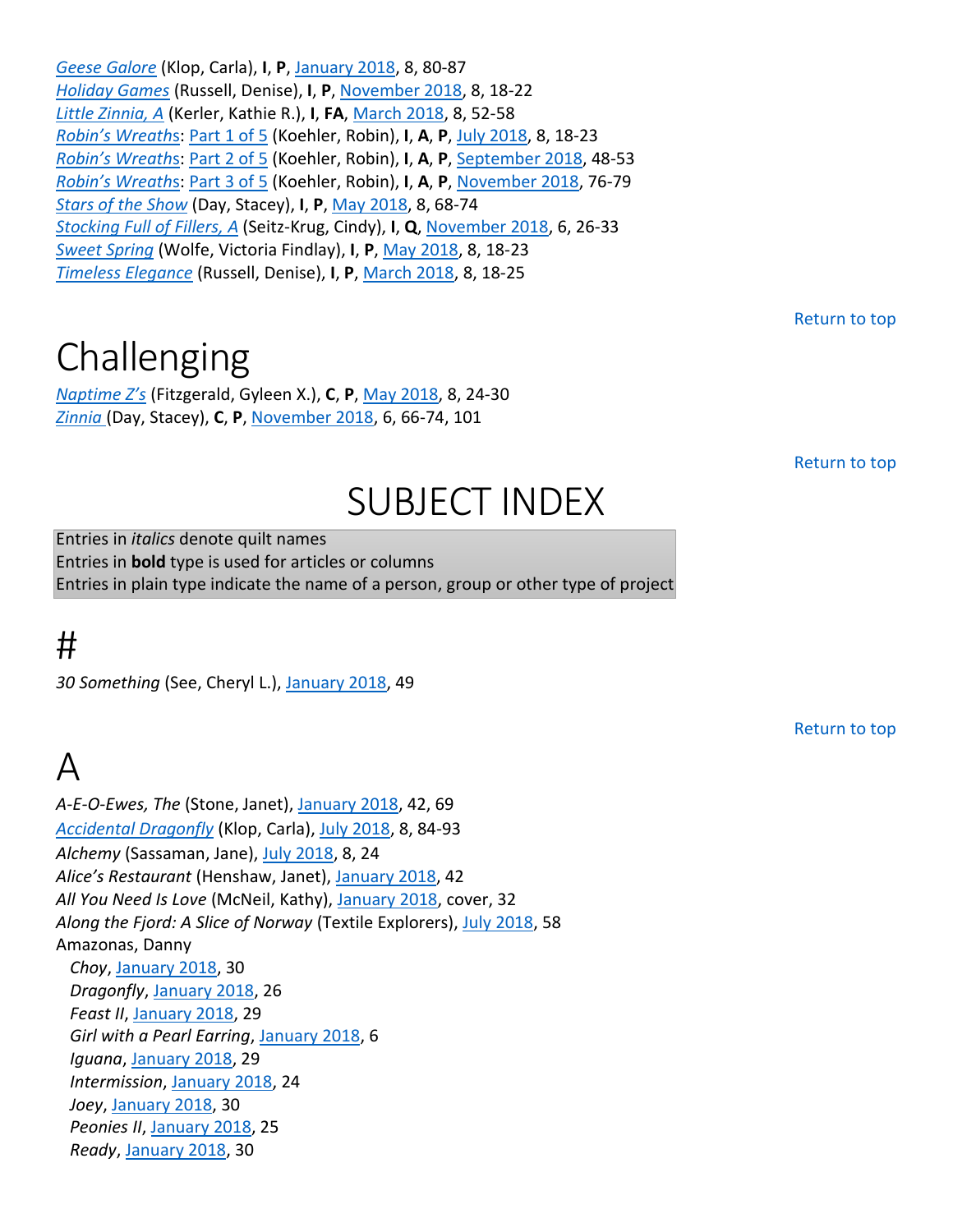*Tiger*, January 2018, 30 *Xavi*, January 2018, 26 **An Interview with Tula Pink** (Hammel, Ann), September 2018, 24-33 Anderson, Frieda *Unfurling*, July 2018, 54 *Anniversary Roses* (Gorder, Susan E.), January 2018, 48 Appliqué *Robin's Wreath*s: Part 1 of 5 (Koehler, Robin), **I**, **A**, **P**, July 2018, 8, 18-23 *Robin's Wreath*s: Part 2 of 5 (Koehler, Robin), **I**, **A**, **P**, September 2018, 48-53 *Robin's Wreath*s: Part 3 of 5 (Koehler, Robin), **I**, **A**, **P**, November 2018, 76-79 **AQS QuiltWeek – Daytona Beach 2018**, May 2018, 32-46 **AQS QuiltWeek – Des Moines 2017**, January 2018, 64-78 **AQS QuiltWeek – Fall Paducah 2017**, January 2018, 32-56 **AQS QuiltWeek – Grand Rapids 2018**, November 2018, 34-49 **AQS QuiltWeek – Lancaster 2018**, July 2018, 68-79 **AQS QuiltWeek – Spring Paducah 2018**, July 2018, 36-66 *Arches* (Fallert-Gentry, Caryl Bryer), November 2018, 35 *Arles Night* (Humphries, Miyuki), March 2018, 45 *Armed Forces* (Marcum, Phyllis & Marcum, Terry), January 2018, 40 *Around Town* (Dollins, Anabeth), January 2018, 45 Arseneault, Nancy *Back to the Garden*, January 2018, 50 **Art of the Symmetrical Whole Cloth Quilt, The** (Solomon Gunn, Margaret), September 2018, 76-85 Asada, Harumi *Blossoming into Warmth and Brightness*, July 2018, 53 *Astilbe Seeing Bluebirds* (Riggs, Barb), November 2018, 49 *At Seventeen* (Jang, Mikyung), January 2018, 56 *Aurora Borealis* (Marquardt, Peggy), May 2018, 45 *Autumn: Behold with Gladness and Awe* (Fieschner, Linda), November 2018, 48 *Autumn Leaves* (Russell, Denise), September 2018, 6, 64-69 *Ayrton Senna Sempre* (Berry, Ian), March 2018, 43 *Aztec Sunset* (Roy, Linda), January 2018, 74 *Aztec Sunset* (Roy, Linda), May 2018, 36

#### B

*Back to Bali* (Grover, Karen), July 2018, 61 *Back to the Garden* (Arseneault, Nancy), January 2018, 50 Badger, Marilyn *Champagne Supernova*, July 2018, 55, 76 *Champagne Supernova*, November 2018, 40 Baeth, Joanne *Country Roads*, January 2018, 65 *Faces of Four Seasons*, November 2018, 44 *Magical*, January 2018, 36 *Majestic Flight*, May 2018, 35 *Majestic Flight*, July 2018, 39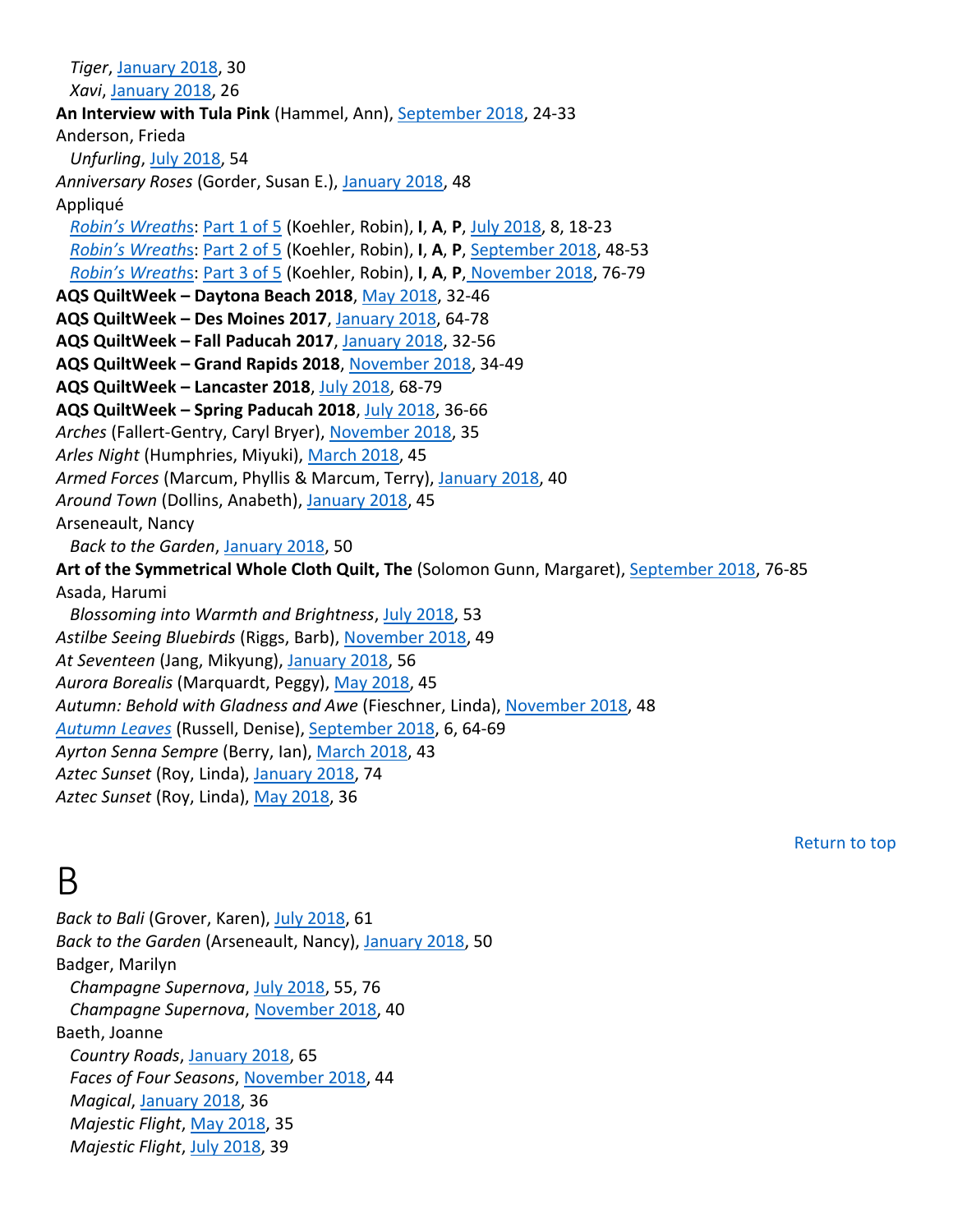*Baltimore Album* (Green, Peggy), July 2018, 77 *Bamboo* (Cullen, Phyllis), May 2018, 51 *Barbara's Circle* (Nufer, Beth & Buzick, Clem), January 2018, 73 *Be Happy* (Mizuno, Megumi), July 2018, 48 Beachy-Hughes, Linda *Rube Goes Quilting*, January 2018, 77 Beal, Pam *Crayons*, July 2018, 60 *Beautiful Autumn* (Miwa, Mariko), July 2018, 56 Beaver, Cassandra Ireland *Lateral Ascension*, November 2018, 46 Beaver, Marva *Spellbound Village*, January 2018, 49 Bélanger, Lise *Colourful Dream*, January 2018, 33 *Colourful Dream*, July 2018, 77 *Colourful Dream*, November 2018, 44 Belford, Marilyn *Hippolyte Hunting*, November 2018, 47 Belling, JoAnn *Three Elegant Ladies*, November 2018, 48 Berg-Rezmer, Jan *End of a Season, The*, July 2018, 63, 78 Berggren, Cheryl *I've Got the Blues*, November 2018, 48 Berry, Ian *Ayrton Senna Sempre*, March 2018, 43 *House Beautiful*, March 2018, 43 *Between Heaven and Earth* (Rasnake, Audra), May 2018, 34 Bickham, Sue *Victorian Charm*, January 2018, 52 Binotto, Barbara *Hadlock Brook Bridge*, July 2018, 66 *Black Pearl* (Bugarin, Aline & Bugarin, Natasha), May 2018, 33 *Black Pearl* (Bugarin, Aline & Bugarin, Natasha), July 2018, 78 *Blossoming into Warmth and Brightness* (Asada, Harumi), July 2018, 53 **Blurred Lines: Art vs Function** (Haynes, Luke), September 2018, 54-57 *Bohemian Rhapsody* (Tims, Ricky), March 2018, 40 Bono, Cristina Arcenegui *I Spy a Mouse*, July 2018, 44 Boone, Gina *Just Ruffling Some Feathers*, July 2018, 78 Boucher, Kathie *Chattering Shattering*, November 2018, 48 *Boudinet Clan* (Huber, Anita), July 2018, 52 *Bowl Cozy* (Jacobs, Mindy), November 2018, 15 *Box Shuffle* (Cross, Emily), September 2018, 8, 70-74 *Brambles* (Sassaman, Jane), July 2018, 26 *Broken Dishes* (Palmer, Lauren), May 2018, 8, 82-85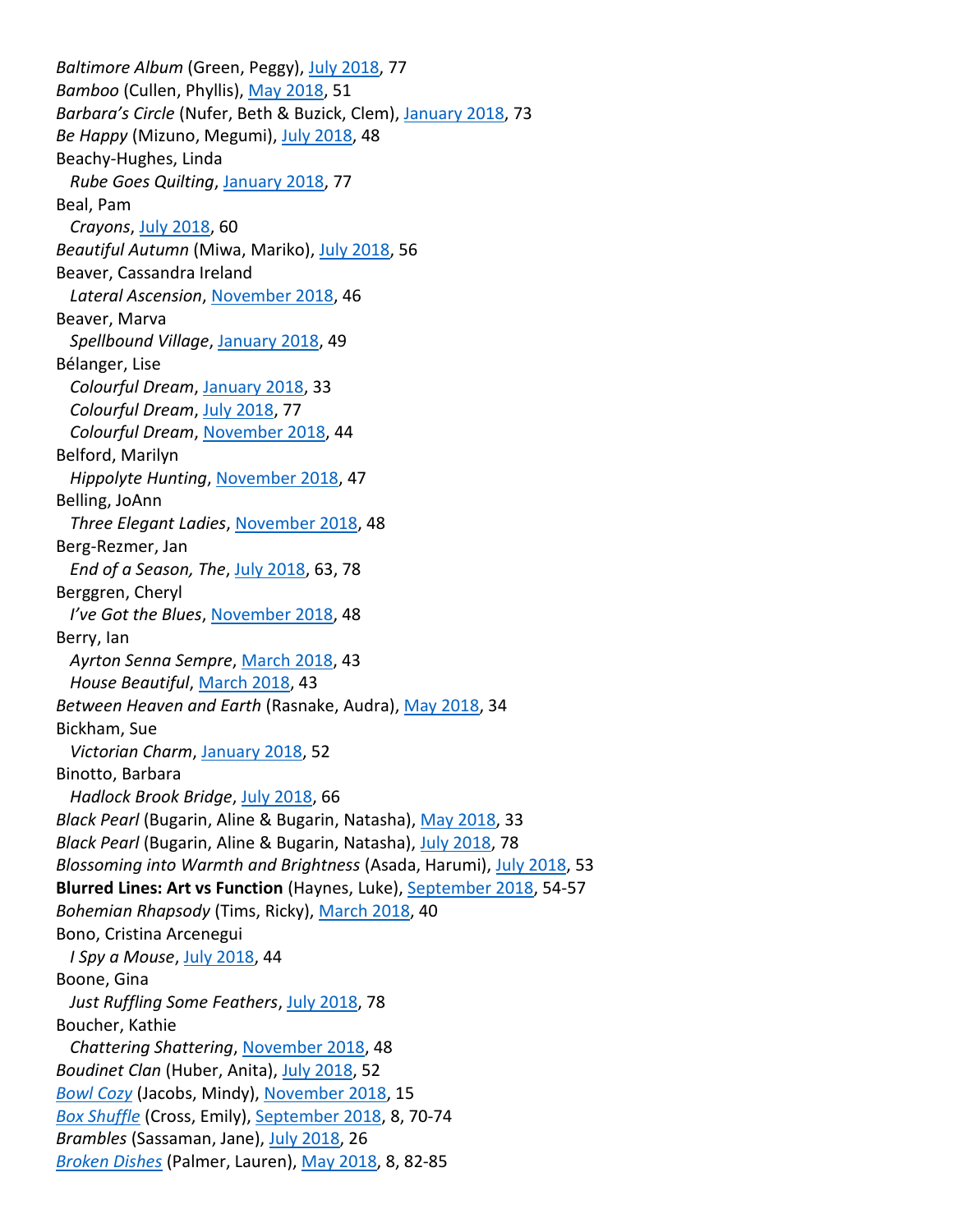Brokenshire, Andrea *My Rhodie*, January 2018, 55, 75 *My Rhodie*, July 2018, 77 Buckley, Karen Kay **I Am AQS: Karen Kay Buckley**, May 2018, 98 *Majestic Mosaic*, May 2018, 98 *Wonderland*, July 2018, 76 *Wonderland*, November 2018, 42 Bugarin, Aline *Black Pearl*, May 2018, 33 *Black Pearl*, July 2018, 78 *Revenge of the Doodle*, January 2018, 54, 76 Bugarin, Natasha *Black Pearl*, May 2018, 33 *Black Pearl*, July 2018, 78 *Revenge of the Doodle*, January 2018, 54, 76 Bula, Melinda **I Am AQS: Melinda Bula**, November 2018, 98 Buzick, Clem *Barbara's Circle*, January 2018, 73

Return to top

#### $\bigcap$

*Cactus in Bloom* (Kunkel, Jackie), September 2018, cover, 8, 18-23 *California Cougar & Oak* (Horton, Ann), January 2018, 51 Cambronero, Carmen *Navalito*, January 2018, 52 Campbell, Elsie M. *Rainbow Star*, January 2018, 72 *Captivated by Nature* (Gonzalez-Angula, Olga), May 2018, 40 *Cat Gravitas* (Sheppard, Wendy), November 2018, 50-56 *Cataract Falls* (Kaliszak, Betty W.), July 2018, 78 Cavaness, Amy W. *Spool*, November 2018, 44 *Celebration* (Garber, Gail & Vierra, Kris), May 2018, 62-66 *Cardinal Points* (Stepanek, Gail & Hutchison, Jan), January 2018, 44, 66 *Celebration #2* (Fallert-Gentry, Caryl Bryer), July 2018, 50, 69 *Celtic Crossings* (Nemesh, Bethanne), March 2018, 27 *Champagne Supernova* (Badger, Marilyn), July 2018, 55, 76 *Champagne Supernova* (Badger, Marilyn), November 2018, 40 *Chattering Shattering* (Boucher, Kathie), November 2018, 48 Chiba, Sachiko *Flower News*, July 2018, 53 *Flower News*, November 2018, 43 *Princess Roses*, January 2018, 68 *Chimney Sweep* (Palmer, Lauren), July 2018, 8, 28-31 *Chocolate Truffles* (Rider, Carolyn), January 2018, 43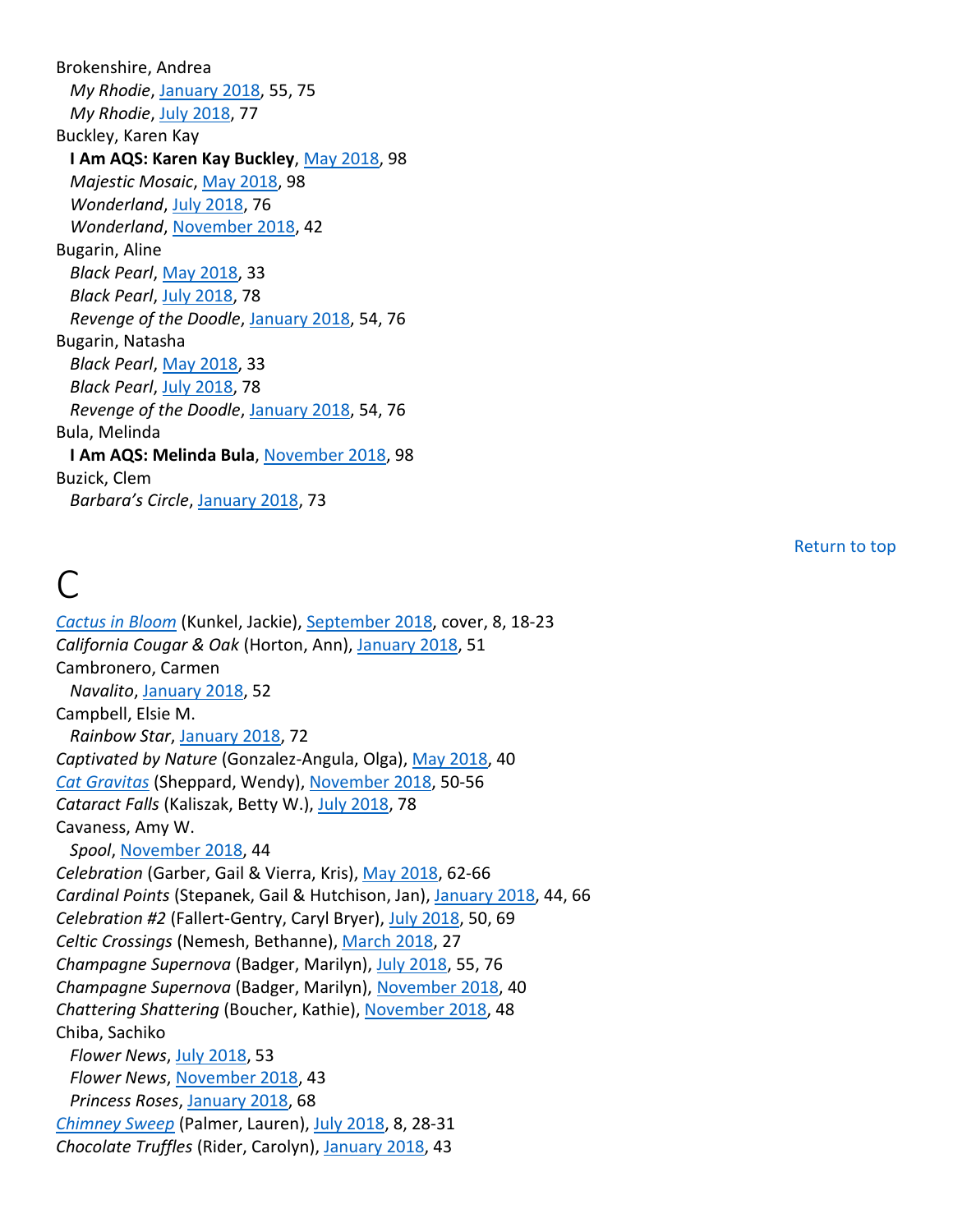*Choy* (Amazonas, Danny), January 2018, 30 Clark, Sandy *Kabuki Show*, November 2018, 42 Clem, Barbara *Spring Song*, January 2018, 74 *Colourful Dream* (Bélanger, Lise), January 2018, 33 *Colourful Dream* (Bélanger, Lise), July 2018, 77 *Colourful Dream* (Bélanger, Lise), November 2018, 44 *Coneflowers* (Mathers, Betty), November 2018, 48 *Contentment – A 20th Anniversary Celebration* (Rawson, Teresa Yielding), January 2018, 50 *Contentment – A 20th Anniversary Celebration* (Rawson, Teresa Yielding), May 2018, 46 *Contentment – A 20th Anniversary* Celebration (Rawson, Teresa Yielding), July 2018, 77 *Cookie Cat* (Miller, Lori J.), March 2018, 8, 74-78 *Cool Jazz* (Gisi, Shirley), January 2018, 56 Coppage, Suzette *Sailing Under Watchful Eyes*, July 2018, 63 *Country Roads* (Baeth, Joanne), January 2018, 65 Cousins, Maria Ferri *Endangered – The Lemur's Tale*, May 2018, 46 *Endangered – The Lemur's Tale*, July 2018, 41 *Craig's Pond* (McCann, Christina), January 2018, 56 Crawford, Lenore *Emma in the Looking Glass*, January 2018, 53 *Pinecones*, November 2018, 36 *Crayons* (Beal, Pam), July 2018, 60 Crine, Deb *Tickled Pink*, May 2018, 6, 44 Cross, Emily *Box Shuffle*, September 2018, 8, 70-74 *Crossed Ribbons* (Rhine, Marjorie), November 2018, 8, 80-83 Cullen, Phyllis *Bamboo*, May 2018, 51 *It's the Beans*, May 2018, 50 *Love Birds Three*, May 2018, 54 *Maelstrom*, May 2018, 52 *Native Market*, May 2018, 52 *Tropic Land*, May 2018, 54 Cuthbertson, Robyn *Flight of Fancy, A*, May 2018, 45 *Reflections in Blue*, May 2018, 46 *Toffee Apple*, July 2018, 62

## D

D'Amato, Tere *Kaboom!*, July 2018, 64 D'lapico, Judy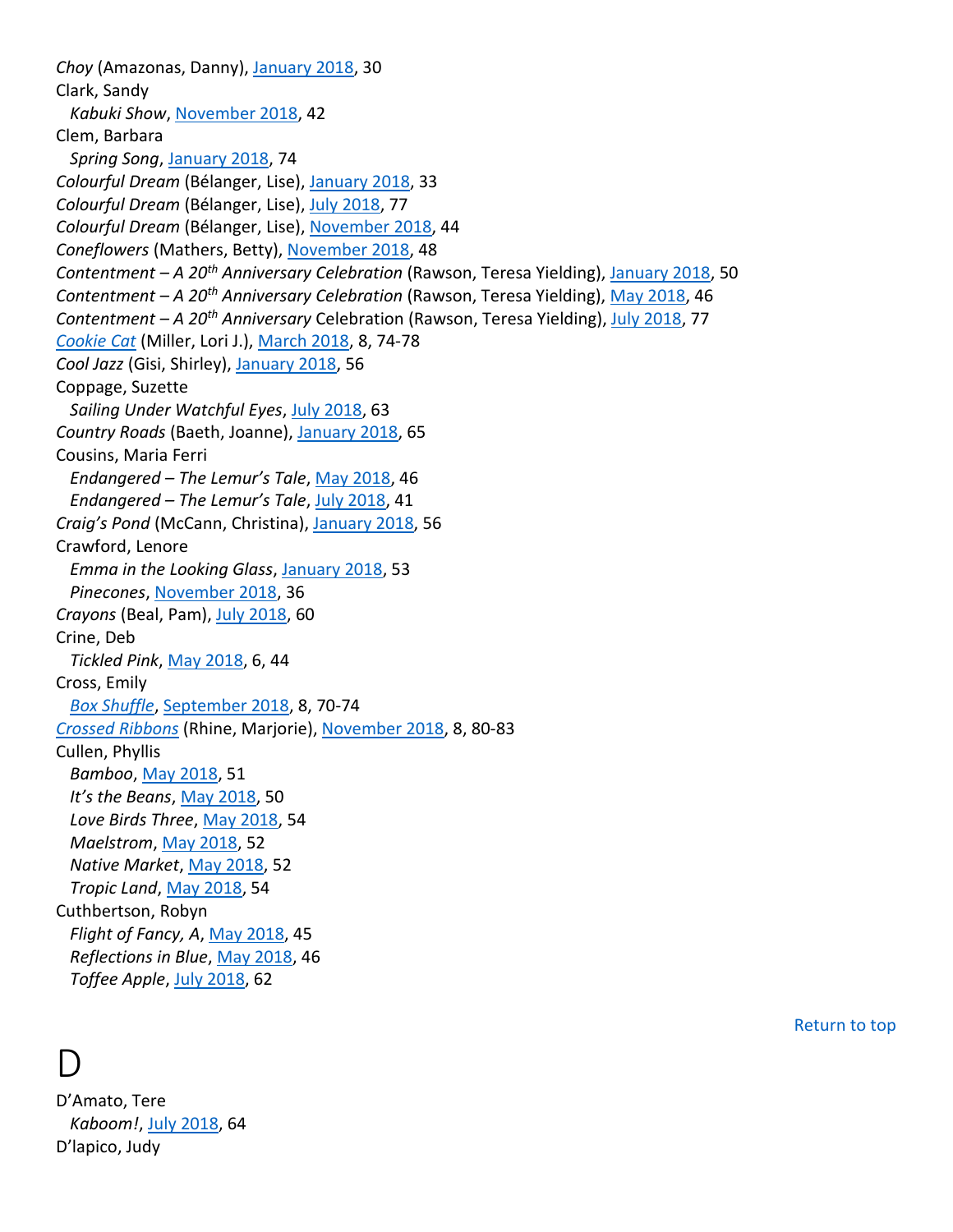*Weeping Petals*, November 2018, 48 *Daddy's Boy* (Donges, Kay), July 2018, 46 *Dark Matter* (Emry, Jennifer), January 2018, 40 *David Cutting Stumps* (Haukom, Mary), July 2018, 78 Day, Stacey *Heat Wave*, January 2018, 8, 18-22 *Leafy*, March 2018, cover, 8, 34-39 *Stars of the Show*, May 2018, 8, 68-74 *Zinnia*, November 2018, 6, 66-74, 101 *Days End* (Marquardt, Peggy) January 2018, 52 de Vries-Bodzinga, Janneke *Harvest Home*, May 2018, 38 *Harvest Home*, November 2018, 41 *Deconstructed Doilies* (Jones, Kat), May 2018, 40 Denneny, Rachelle *Modern Movement*, July 2018, 57 *Desert Dawn* (Gisi, Shirley), January 2018, 78 *Diagonal Dash* (Einmo, Kimberly), September 2018, 8, 58-63 *Diamond Eyes* (Rhine, Marjorie), March 2018, 46-50 *Diamonds are a Girl's Best Friend*, (Lamphere, Joy), November 2018, 49 Dias, Claudia *Ergos*, March 2018, 42 *Dictionary Tangle* (Downie, Kathy), November 2018, 48 *Discovery of Landscape* (Kim, Hyesook), July 2018, 61 *Dogwood Winter* (Zimmerman, Kathryn), July 2018, 62 Dollins, Anabeth *Around Town*, January 2018, 45 Donges, Kay *Daddy's Boy*, July 2018, 46 Downie, Kathy *Dictionary Tangle*, November 2018, 48 *Dragonfly* (Amazonas, Danny), January 2018, 26 *Dreamcatcher Appliquéd* (Garwood, Peggy), January 2018, 48 Duffy, Carol *New England Album, A*, January 2018, 35 Dumont, Colette *Fleur De Glace*, January 2018, 34, 72 *Fleur De Glace*, May 2018, 32 Durgan, Karen *Triad Woven*, November 2018, 48

#### E

Einmo, Kimberly *Diagonal Dash*, September 2018, 8, 58-63 *Gatherings*: Part 4 of 6, January 2018, 62-63 *Gatherings*: Part 5 of 6, March 2018, 70-72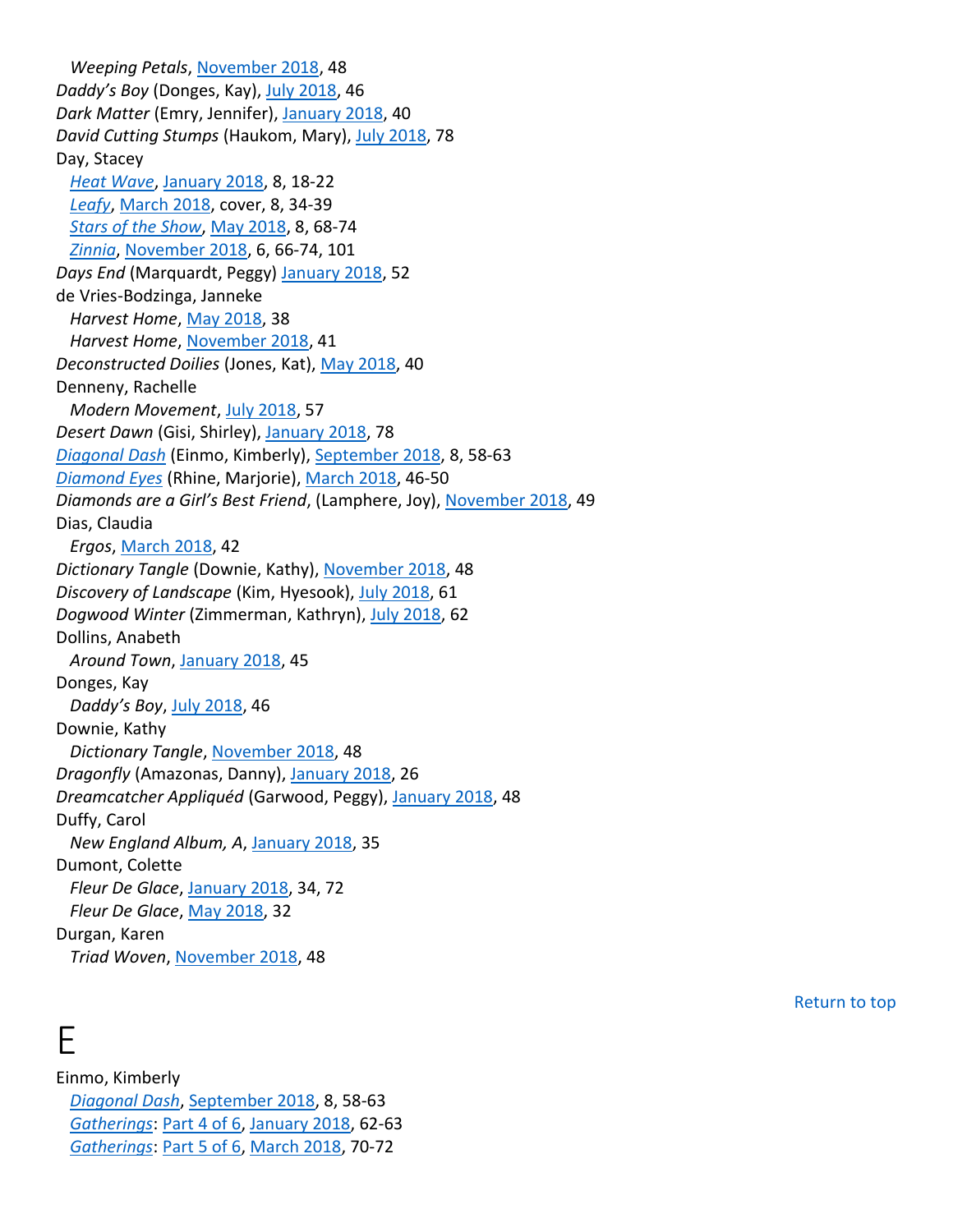*Gatherings*: Part 6 of 6, May 2018, 56-58 **Stray Threads: A Friendly Challenge: "I was terrified!"**, July 2018, 94-95 **Stray Threads: Lessons from a Young Quilter**, September 2018, 86-87 **Stray Threads: More Time to Quilt**, May 2018, 86-87 **Stray Threads: The Great Studio Purge**, January 2018, 90-91 **Stray Threads: Trending**, March 2018, 88-89 **Stray Threads: Your Creative Space**, November 2018, 84-86 *Elephant in the Quilt Room, The* (Owens, Elizabeth), July 2018, 79 Embroidery *Cookie Cat* (Miller, Lori J.), **E**, **EM**, **P**, March 2018, 8, 74-78 *Emma in the Looking Glass* (Crawford, Lenore), January 2018, 53 Emry, Jennifer *Dark Matter*, January 2018, 40 *End of a Season, The* (Berg-Rezmer, Jan), July 2018, 63, 78 *Endangered – The Lemur's Tale* (Cousins, Maria Ferri), May 2018, 46 *Endangered – The Lemur's Tale* (Cousins, Maria Ferri), July 2018, 41 *Energized* (Hartman, Barbara Oliver), January 2018, 51 Engle, Sandra *Tribute to Piet Mondrian Composition C (1935)*, November 2018, 48 *English Garden* (Kawashima, Nariko), July 2018, 60 *Ergos* (Dias, Claudia), March 2018, 42 *Esfahan* (Farkas, Megan), May 2018, 42 *Esfahan* (Farkas, Megan), July 2018, 77 *Esfahan* (Farkas, Megan), November 2018, 43 *Explore Serenity* (Valentino, Judy), November 2018, 49

## F

*Faces of Four Seasons* (Baeth, Joanne), November 2018, 44 Fallert-Gentry, Caryl Bryer *Arches*, November 2018, 35 *Celebration #2*, July 2018, 50, 69 *Fossil Fantasy*, March 2018, 42 *Lepidopteran*, January 2018, 67 *Fantastic!* (Fujiwara, Junko), July 2018, 71 Farkas, Megan *Esfahan*, May 2018, 42 *Esfahan*, July 2018, 77 *Esfahan*, November 2018, 43 *Feast II* (Amazonas, Danny), January 2018, 29 Fenwick, Sue **Harder I Work, The Luckier I Get: An Interview with Jane Sassaman, The**, July 2018, 24-27 **Katja Marek and the New Hexagon**, March 2018, 8, 60-63 Fieschner, Linda *Autumn: Behold with Gladness and Awe*, November 2018, 48 *Fine Feathered Friends* (Gross, Tamara), January 2018, 45 *Fireflight Peony* (Persing, Barbara), July 2018, 6, 78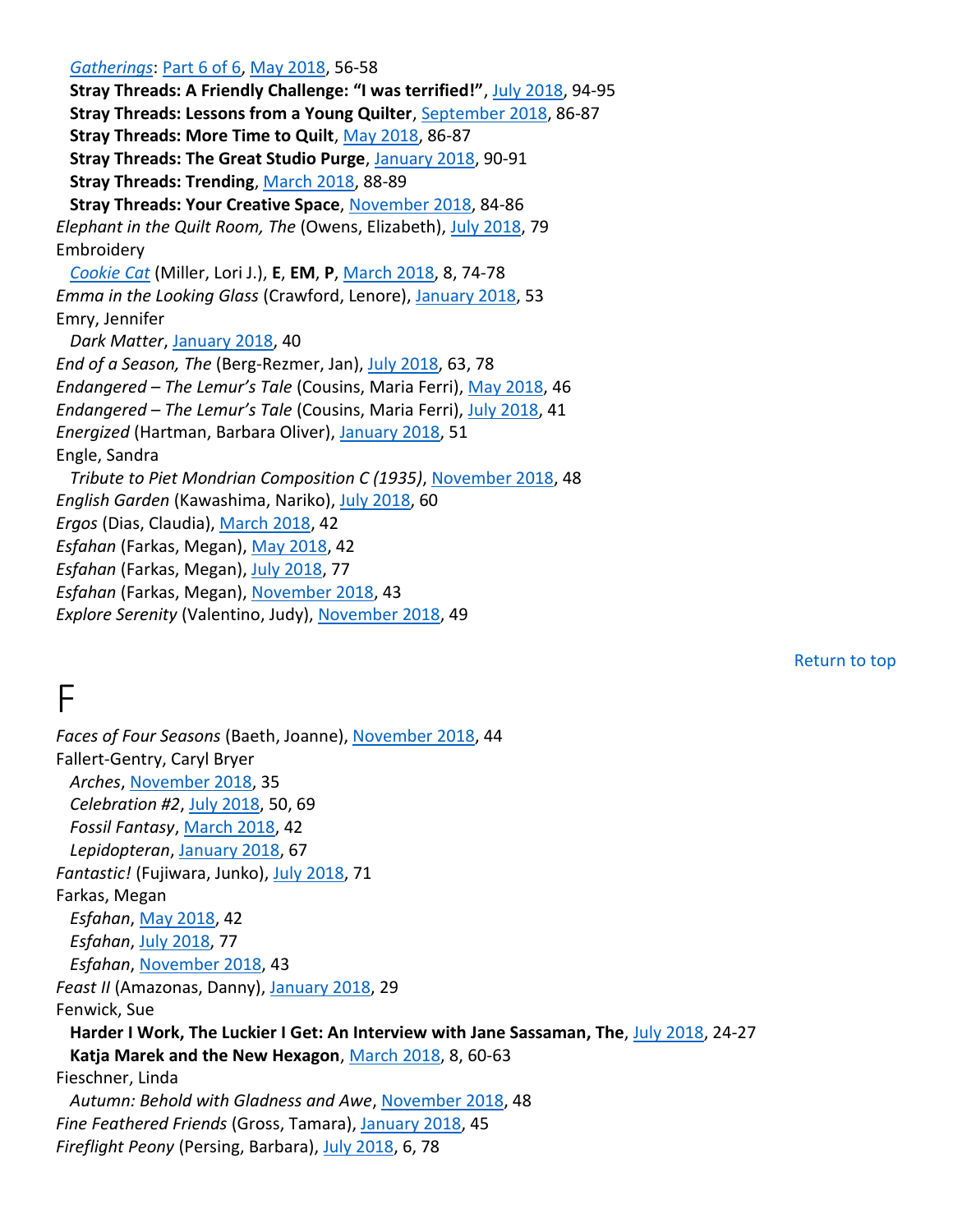Firewall (Tims, Ricky), March 2018, 41 *Fireworks* (Souza, Lucia), July 2018, 66 *First Frost* (Hutchison, Jan), July 2018, 51 *First Frost* (Hutchison, Jan), November 2018, 42 Fitzgerald, Gyleen X. *Naptime Z's*, May 2018, 8, 24-30 *Fleur De Glace* (Dumont, Colette), January 2018, 34, 72 *Fleur De Glace* (Dumont, Colette), May 2018, 32 *Flight of Fancy, A* (Cuthbertson, Robyn), May 2018, 45 *Floating* (Sweek, Linda), November 2018, 49 *Flower Basket* (Hite, Joyce & Hechler, Patricia), July 2018, 55 *Flower News* (Chiba, Sachiko), July 2018, 53 *Flower News* (Chiba, Sachiko), November 2018, 43 *Flowers for Amy* (Koenig, Robin), March 2018, 45 *Flying Thoughts* (Hering, Antonia), January 2018, 74 Flynn, John **I Am AQS: John Flynn**, March 2018, 98 *For Such a Time as This* (Wylie, Kathy), November 2018, 39 *For the Wedding of My Beloved Daughter* (Morihiro, Keiko), July 2018, 38 *Forever More*, (Russell, Denise), May 2018, 76-81 *Fossil Fantasy* (Fallert-Gentry, Caryl Bryer), March 2018, 42 Foundation Pieced *Cactus in Bloom* (Kunkel, Jackie), **I**, **FP**, **P**, September 2018, cover, 8, 18-23 *Four Flew Over the Cuckoo's Nest* (Just Four Friends), July 2018, 58 *Fractal* (Pfeil, Claudia), January 2018, 43 *Fractal* (Pfeil, Claudia), May 2018, 39 *Free Spirit* (Madsen, Judi), January 2018, 47 *From the Bride's Trousseau* (Solomon Gunn, Margaret), September 2018, 76, 78, 82 Fujiwara, Junko *Fantastic!*, July 2018, 71 Fusible Appliqué *Cat Gravitas* (Sheppard, Wendy), **E**, **FA**, **P**, November 2018, 50-56 *Little Zinnia, A* (Kerler, Kathie R.), **I**, **FA**, March 2018, 8, 52-58 *Fusion* (Poplin, Elaine Wick), July 2018, 51

Return to top

#### $\overline{\mathsf{G}}$

Garber, Gail *Celebration*, May 2018, 62-66 *Garden Variety Sampler* (Stone, Janet), July 2018, 72 *Garden Variety Sampler* (Stone, Janet), November 2018, 34 Garwood, Peggy *Dreamcatcher Appliquéd*, January 2018, 48 Gaskins, Jackie *Mountains & Valleys*, January 2018, 77 *Gatherings*: Part 4 of 6 (Einmo, Kimberly), January 2018, 62-63 *Gatherings*: Part 5 of 6 (Einmo, Kimberly), March 2018, 70-72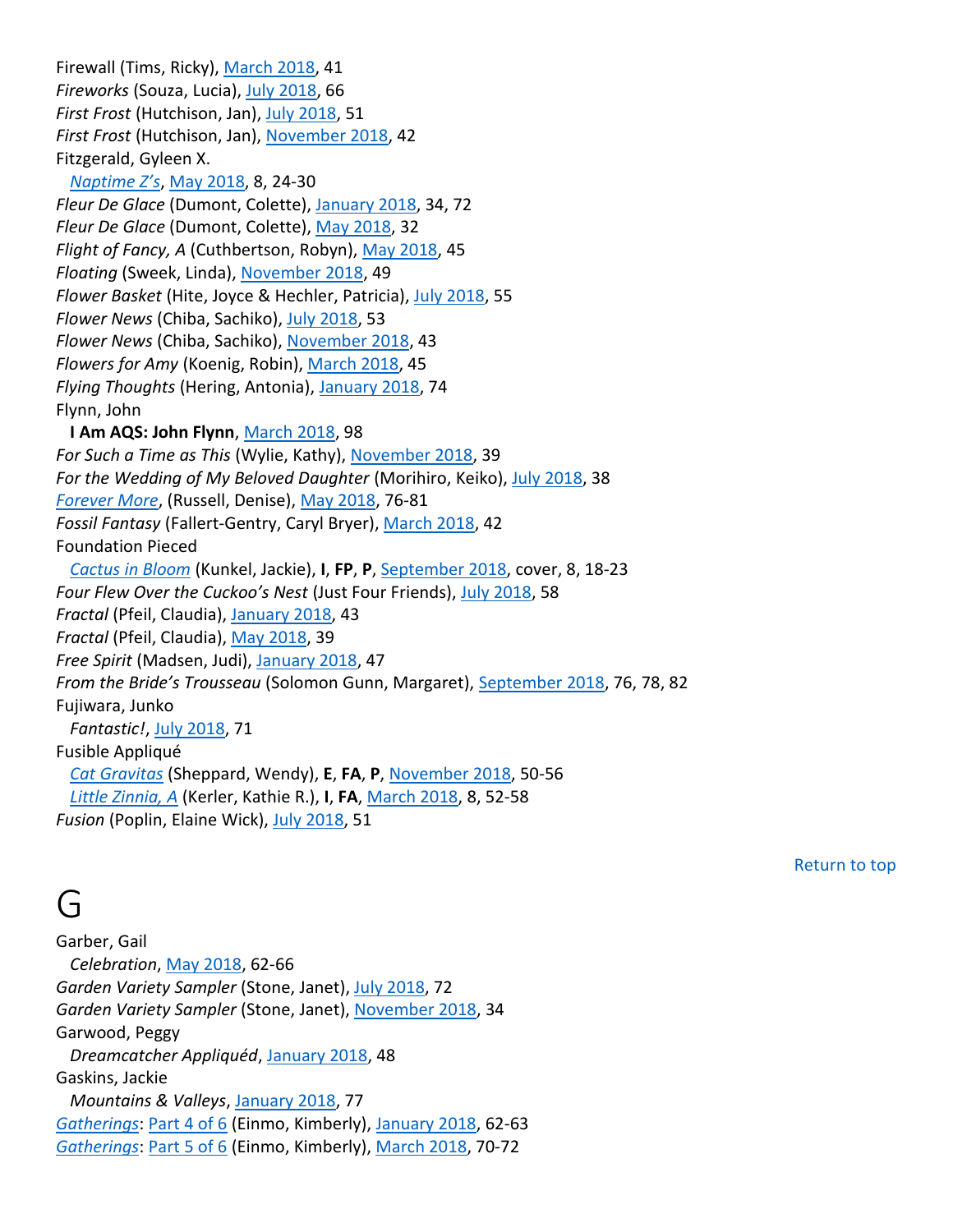*Gatherings*: Part 6 of 6 (Einmo, Kimberly), May 2018, 56-58 *Geese Galore* (Klop, Carla), January 2018, 8, 80-87 *Girl with a Pearl Earring* (Amazonas, Danny), January 2018, 6 Gisi, Shirley *Cool Jazz*, January 2018, 56 *Desert Dawn*, January 2018, 78 *God Grant Me* (Paceley, Susan), July 2018, 76 *Gods Eye* (Marchetti, Karen), May 2018, 45 Goke, Keiko *Heart Series VIII*, November 2018, cover, 8, 60 *How Do You Do*, November 2018, 58-59 *Rolling Wheels, The*, November 2018, 62 *Tracks*, November 2018, 61 Gonzalez-Angula, Olga *Captivated by Nature*, May 2018, 40 Gorder, Susan E. *Anniversary Roses*, January 2018, 48 *Grape Wreath* (Watanabe, Reiko), January 2018, 45 Gravells, Leah *I Must Go Down to the Sea Again*, May 2018, 43 Green Peggy *Baltimore Album*, July 2018, 77 Gross, Tamara *Fine Feathered Friends*, January 2018, 45 Grover, Karen *Back to Bali*, July 2018, 61 *Grown Too Soon: The Boys of the Mines* (Kennedy-Zafred, Patricia), January 2018, 46 Guier, Shirley *My Town & Country Quilt II*, July 2018, 50

Return to top

#### H

Haddadin, Renae *Wonderland*, July 2018, 76 *Wonderland*, November 2018, 42 *Hadlock Brook Bridge* (Binotto, Barbara), July 2018, 66 Hall, Jan *Too Much Pink*, November 2018, 48 Hamaba, Miyuki *Once Again*, January 2018, 44 Hamilton-McNally, Molly Y. *Moonflower*, May 2018, 41 Hammel, Ann **An Interview with Tula Pink**, September 2018, 24-33 **Millions of Colors, Millions of Cuts: Danny Amazonas**, January 2018, 24-30 **Quilting Adventure with Keiko Goke**, **A**, November 2018, 58-62 **Quilting in Paradise: Phyllis Cullen**, May 2018, 50-54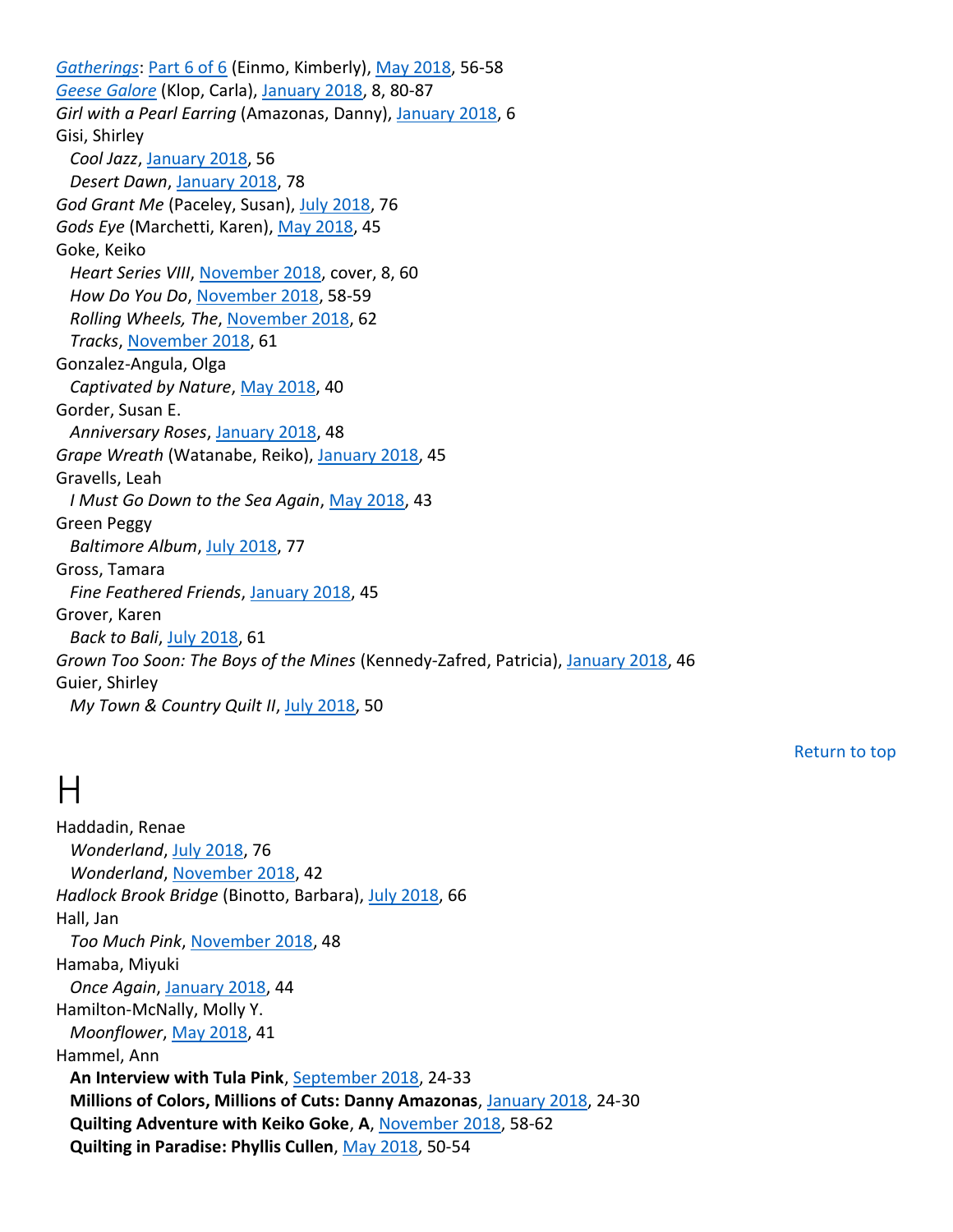**Up Close: Celebration, an interview with Gail Garber and Kris Vierra**, May 2018, 62-66 *Happy!* (Yoshihara, Masami), July 2018, 46 **Harder I Work, The Luckier I Get: An Interview with Jane Sassaman, The** (Fenwick, Sue), July 2018, 24-27 Hartman, Barbara Oliver *Energized*, January 2018, 51 *Harvest Home* (de Vries-Bodzinga, Janneke), May 2018, 38 *Harvest Home* (de Vries-Bodzinga, Janneke), November 2018, 41 Harwood, Jami *Rippled*, November 2018, 48 Haukom, Mary *David Cutting Stumps*, July 2018, 78 *Hawaiian Improv* (See, Cheryl L.), January 2018, 48 *Hawaiian Improv* (See, Cheryl L.), May 2018, 42 *Hawaiian Improv* (See, Cheryl L.), July 2018, 74 Haynes, Luke **Blurred Lines: Art vs Function**, September 2018, 54-57 *Heading Home* (Palmer, Lauren), January 2018, 8, 58-60 *Heart Series VIII* (Goke, Keiko), November 2018, cover, 8, 60 *Heat Wave* (Day, Stacey), January 2018, 8, 18-22 Hechler, Patricia *Flower Basket*, July 2018, 55 **Helen's Hints: 20 Years = a Lot of Patterns** (Squire, Helen), May 2018, 88-89 **Helen's Hints: How to Use Silhouette Stencils** (Squire, Helen), November 2018, 88-89 **Helen's Hints: Inspiration: Something Old, Something New** (Squire, Helen), September 2018, 88-89 **Helen's Hints: Pentagon Flower Inspires Patterns** (Squire, Helen), January 2018, 88-89 **Helen's Hints: Quilted Hearts – A Timeless Tradition** (Squire, Helen), March 2018, 86-87 **Helen's Hints: When Making Borders and Blocks…** (Squire, Helen), July 2018, 96-97 Henshaw, Janet *Alice's Restaurant*, January 2018, 42 *Here's Lookin' at You* (Knight, Wendy), July 2018, 46 Hering, Antonia *Flying Thoughts*, January 2018, 74 Heus, Mary Ellen *Red*, November 2018, 48 *Hippolyte Hunting* (Belford, Marilyn & Wallen, Jamie), November 2018, 47 Hite, Joyce *Flower Basket*, July 2018, 55 Hogan, Mary M. *Logs & Lines*, September 2018, 34-39 *Holiday Games* (Russell, Denise), November 2018, 8, 18-22 *Holiday Spirit* (Nemesh, Bethanne), March 2018, 27 Holly, Pat *Turkish Treasures*, July 2018, 36-37 Horton, Ann *California Cougar & Oak*, January 2018, 51 *House Beautiful* (Berry, Ian), March 2018, 43 *How Do You Do* (Goke, Keiko), November 2018, 58-59 **How to Shop for a Longarm Quilting Machine** (Vierra, Kris), November 2018, 24-25 Huber, Anita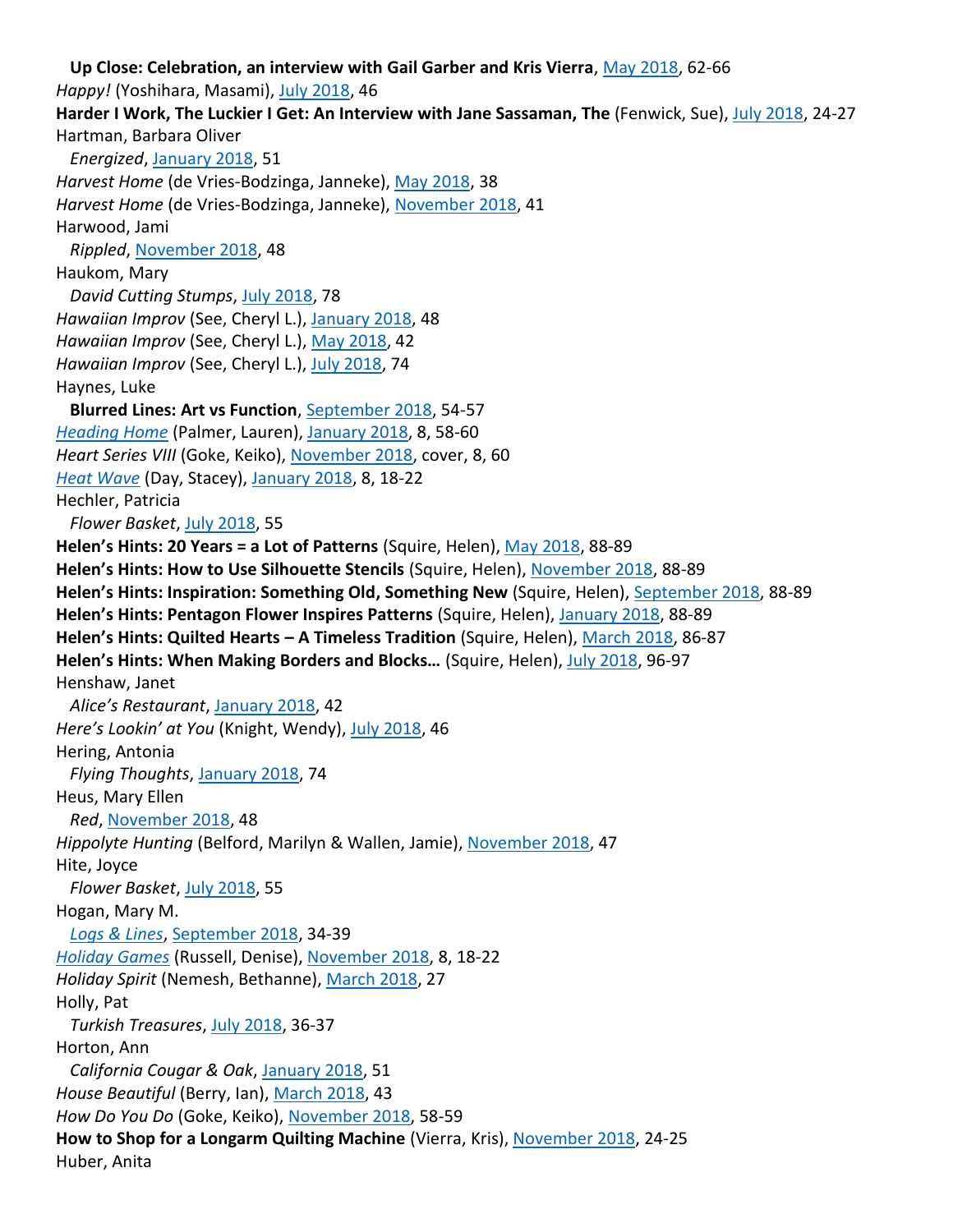*Boudinet Clan*, July 2018, 52 Hughes, Kathleen *Mystical Garden*, November 2018, 49 Humphries, Miyuki *Arles Night*, March 2018, 45 *Hunter's Star* (Nemesh, Bethanne), March 2018, 26 *Hurricane* (Tims, Ricky), March 2018, 6, 41 Hutchison, Jan *Cardinal Points*, January 2018, 44, 66 *First Frost*, July 2018, 51 *First Frost*, November 2018, 42 *Hwasung Fortress: Suwon Hwasung Version* 2 (Jang, Mikyung), July 2018, 46 *Hwasung Fortress: Suwon Hwasung Version* 2 (Jang, Mikyung), November 2018, 41

Return to top

## $\overline{\phantom{a}}$

**I Am AQS: Janet Stone**, September 2018, 98 **I Am AQS: John Flynn**, March 2018, 98 **I Am AQS: Karen Kay Buckley**, May 2018, 98 **I Am AQS: Melinda Bula**, November 2018, 98 **I Am AQS: Susan Stewart**, January 2018, 98 **I AM AQS: Vicki McCarty**, July 2018, 106 *I Dream of Wild Horses* (Vierra, Kris), November 2018, 24-25 *I Must Go Down to the Sea Again* (Gravells, Leah), May 2018, 43 *I Spy a Mouse* (Bono, Cristina Arcenegui), July 2018, 44 *I've Got the Blues* (Berggren, Cheryl), November 2018, 48 *Ice Fishing Village* (Les Amies du Quilt), July 2018 58 *Iguana* (Amazonas, Danny), January 2018, 29 Iitaka, Etsuko *Scene of Early Summer, A*, January 2018, 46 *Initials* (Werth, Kimberly) January 2018, 49 *Inspired By Alice* (Larson, Marilyn Lidstrom), January 2018, 50

*Intermission* (Amazonas, Danny), January 2018, 24

*Into The Westward Sun* (Nemesh, Bethanne), January 2018, 47, 73

*Into The Westward Sun* (Nemesh, Bethanne), March 2018, 30

*It's the Beans* (Cullen, Phyllis), May 2018, 50

Return to top

## J

Jacobs, Mindy *Bowl Cozy*, November 2018, 15 Jacobs, Phyllis *Michigan Lighthouses*, January 2018, 46 Jang, Mikyung *At Seventeen*, January 2018, 56 *Hwasung Fortress: Suwon Hwasung Version 2*, July 2018, 46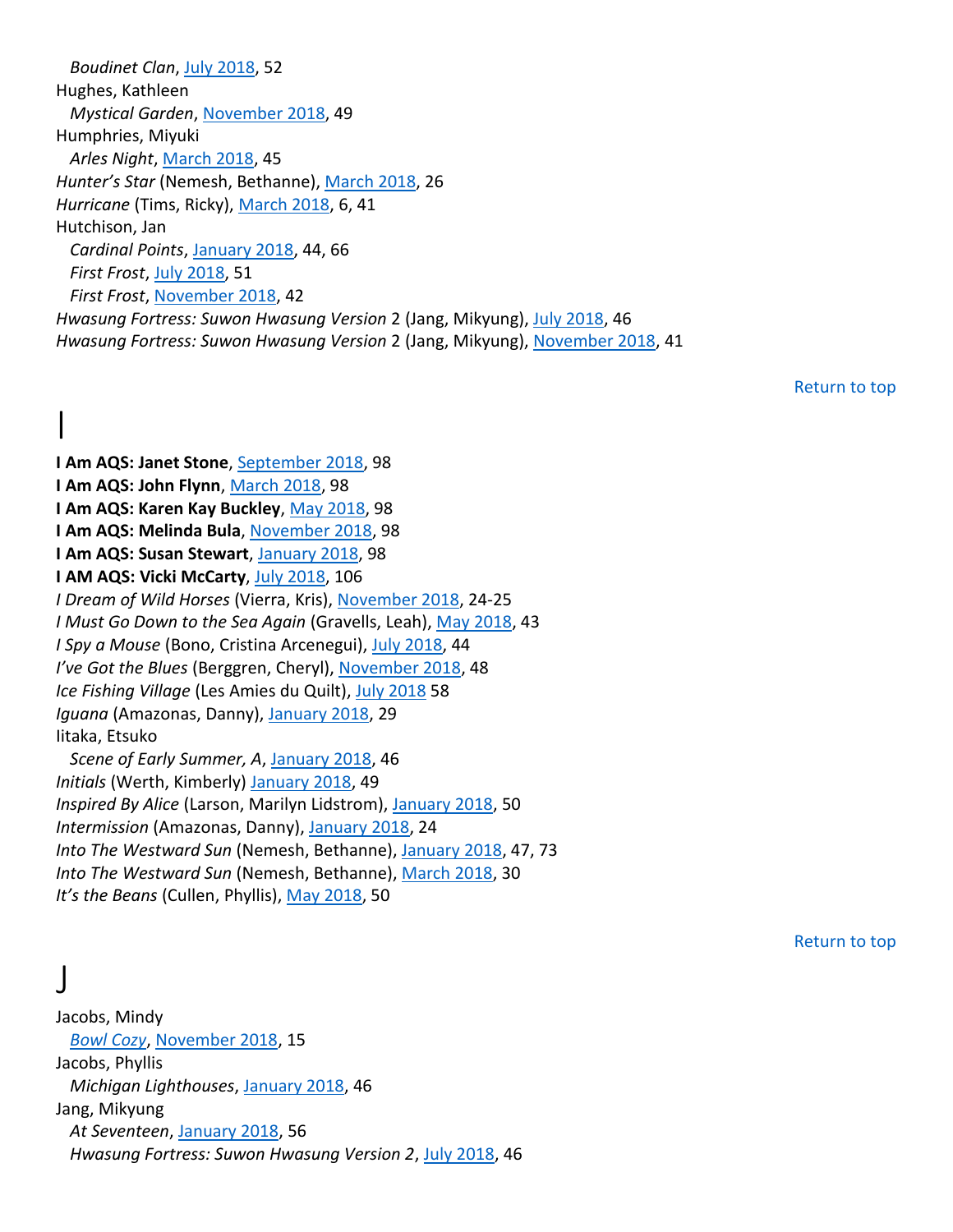*Hwasung Fortress: Suwon Hwasung Version 2*, November 2018, 41 *Suwon Hwasung*, January 2018, 75 *Suwon Hwasung*, July 2018, 77 *Jeongnang* (Lee, Eunhee), March 2018, 44 *Joey* (Amazonas, Danny), January 2018, 30 Jolman, Carla Zahl *Stormy Sky*, November 2018, 49 Jones, Kat *Deconstructed Doilies*, May 2018, 40 *Journey* (Sim, Grace), January 2018, 37 *Just Around the Corner* (Schillig, Beth), May 2018, 44 *Just Around the Corner* (Schillig, Beth), July 2018, 65 Just Four Friends *Four Flew Over the Cuckoo's Nest*, July 2018, 58 *Just Ruffling Some Feathers* (Boone, Gina), July 2018, 78

## K

Return to top

*Kaboom!* (D'Amato, Tere), July 2018, 64 *Kabuki Show* (Clark Sandy), November 2018, 42 *Kaleidoscope Trees* (Phelps, Judith), January 2018, 78 *Kaleidoscopic XLI: The Prague Spanish Synagogue Ceiling* (Nadelstern, Paula), July 2018, 55 Kaliszak, Betty W. *Cataract Falls*, July 2018, 78 **Katja Marek and the New Hexagon** (Fenwick, Sue), March 2018, 8, 60-63 Kawakami, Ayako *Kirara's Garden Party*, November 2018, 38 Kawashima, Nariko *English Garden*, July 2018, 60 Kennedy, Lori **My Line with Lori Kennedy: Braided Wheat and Braided Heart Borders**, September 2018, 90-92 **My Line with Lori Kennedy: Butterflies, Dragonflies, and Bees**, May 2018, 90-92 **My Line with Lori Kennedy: The Biplane and Passenger Plane**, July 2018, 98-100 **My Line with Lori Kennedy: The Feathered Leaf**, March 2018, 90-92 **My Line with Lori Kennedy: The Sweetheart Border**, January 2018, 92-94 **My Line with Lori Kennedy: The Windowsill Garden**, November 2018, 90-92 **Tips for Machine Quilting Gatherings**, May 2018, 59-61 Kennedy-Zafred, Patricia *Grown Too Soon: The Boys of the Mines*, January 2018, 46 Kerestes, Cheryl *Pear Drops*, May 2018, 40 *Pear Drops*, July 2018, 50, 76 *Pear Drops*, November 2018, 41 Kerler, Kathie R. *Little Zinnia, A*, March 2018, 8, 52-58 Kim, Hyesook *Discovery of Landscape*, July 2018, 61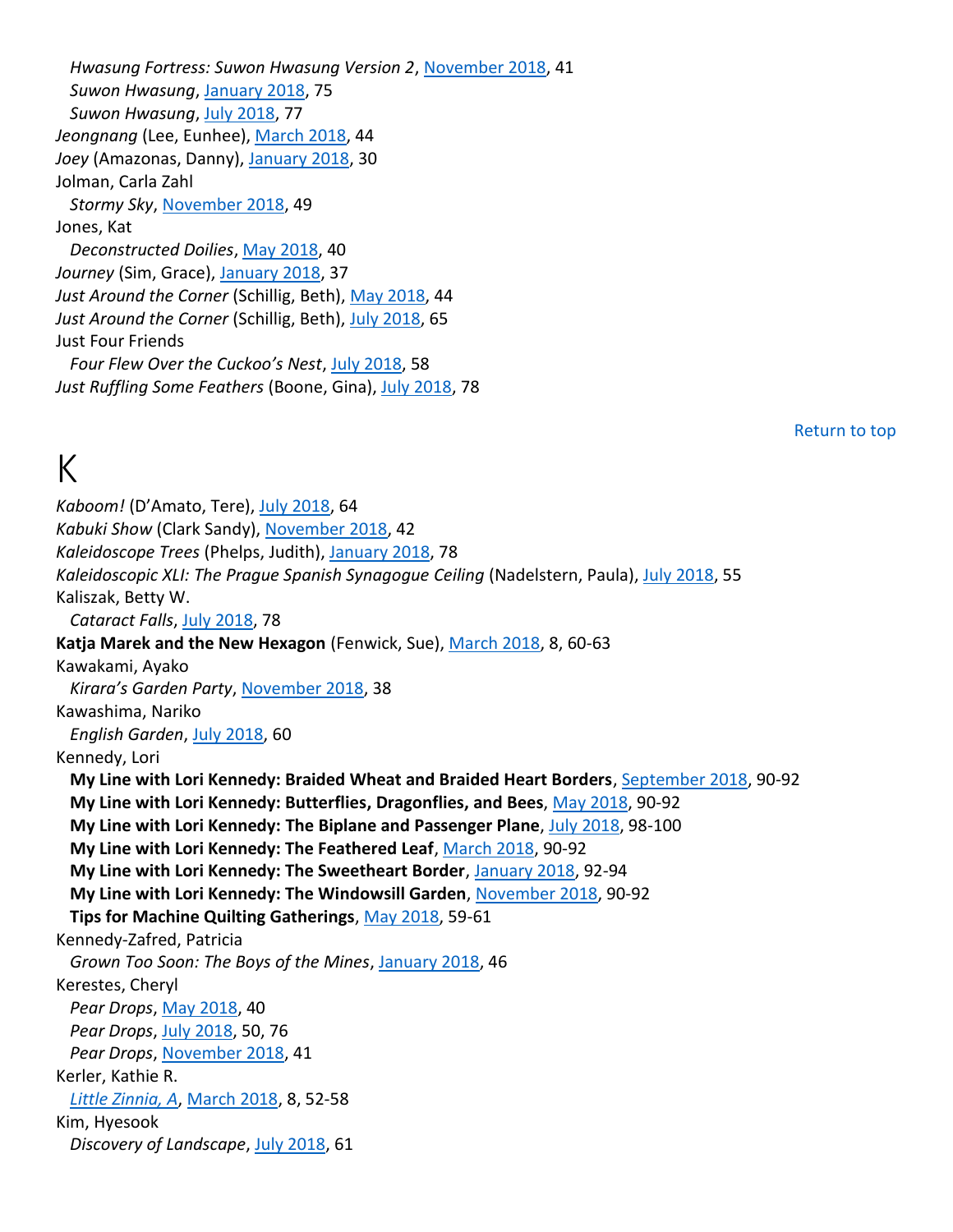Kim, Misik *Trace, The*, March 2018, 44 *Traces of Past, The*, March 2018, 44 *Kirara's Garden Party* (Kawakami, Ayako), November 2018, 38 Klop, Carla *Accidental Dragonfly*, July 2018, 8, 84-93 *Geese Galore*, January 2018, 8, 80-87 Knight, Wendy *Here's Lookin' at You*, July 2018, 46 Koehler, Robin *Robin's Wreath*s: Part 1 of 5, July 2018, 8, 18-23 *Robin's Wreath*s: Part 2 of 5, September 2018, 48-53 *Robin's Wreath*s: Part 3 of 5, November 2018, 76-79 Koenig, Robin *Flowers for Amy*, March 2018, 45 Korengold, Barbara *Threads of Friendship (Carol's Gift)*, May 2018, 42 *Threads of Friendship (Carol's Gift)*, November 2018, 43 Kunkel, Jackie *Cactus in Bloom,* September 2018, cover, 8, 18-23

Return to top

## L

*L'Isle-Aux-Coudres* (Villeneuve, Brigitte), January 2018, 78 Lacy, Kimberly *Paleo Puzzle*, July 2018, 76 *Paleo Puzzle*, November 2018, 37 *Lakeside Reverie* (O'Kelley, Hallie), July 2018, 60 Lamphere, Joy *Diamonds are a Girl's Best Friend*, November 2018, 49 Larson, Marilyn Lidstrom *Inspired by Alice*, January 2018, 50 *Lateral Ascension* (Beaver, Cassandra Ireland), November 2018, 46 *Lazy Afternoon* (Miyama, Hiroko & Miyama, Masanobu), January 2018, 73 *Leafy* (Day, Stacey), March 2018, cover, 8, 34-39 Lee, Eunhee *Jeongnang*, March 2018, 44 *Lepidopteran* (Fallert-Gentry, Caryl Bryer), January 2018, 67 Les Amies du Quilt *Ice Fishing Village*, July 2018, 58 *Leslie and Gene in Gay Paree* (Sweeney, Kathleen Irons), November 2018, 49 *Lily* (Miyama, Hiroko), January 2018, 53 *Little Zinnia, A* (Kerler, Kathie R.), March 2018, 8, 52-58 *Logs & Lines* (Hogan, Mary M.), September 2018, 34-39 Lohrenz, Karlyn Bue *Seasoned with Time*, July 2018, 56 *Lotus Pond, The* (Turnbull, Karen), January 2018, 53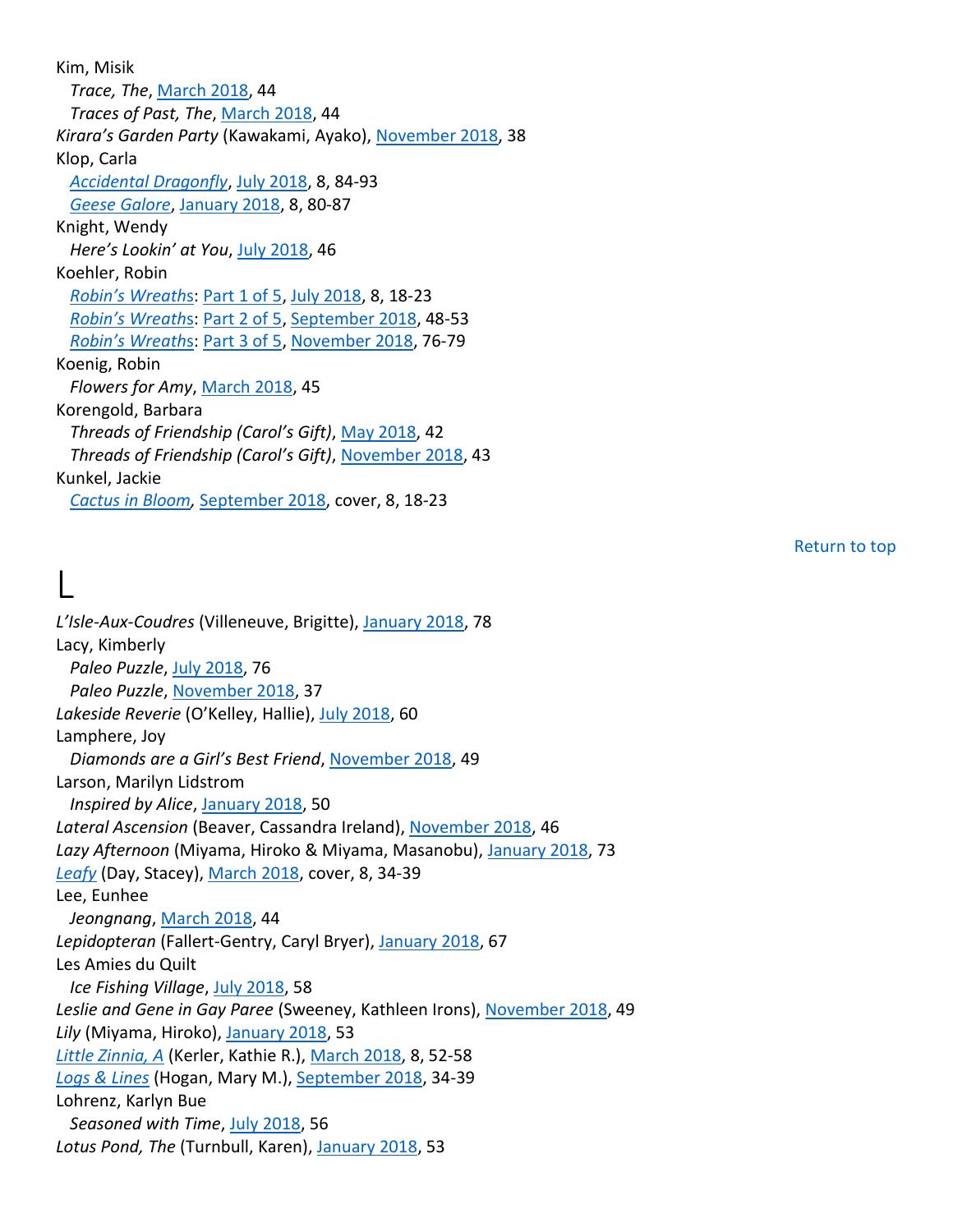*Love Birds Three* (Cullen, Phyllis), May 2018, 54 *Love to Embroider* (Vaughan, Linda D.), July 2018, 52 *Lunar* (Parks, Darla), November 2018, 49

#### M

Madsen, Judi *Free Spirit*, January 2018, 47 Maechtlen, Lisa *Solitaire*, January 2018, 77 *Maelstrom* (Cullen, Phyllis), May 2018, 52 *Magical* (Baeth, Joanne), January 2018, 36 *Majestic Flight* (Baeth, Joanne), May 2018, 35 *Majestic Flight* (Baeth, Joanne), July 2018, 39 *Majestic Mosaic* (Buckley, Karen Kay), May 2018, 98 **Making Lexie Quilts** (Needham, Cindy), September 2018, 40-47 **Making My Fantastically Fertile Forest of Friends** (Strinka, Mary), March 2018, 8, 64-69 Marchetti, Karen *Gods Eye*, May 2018, 45 Marcum, Phyllis *Armed Forces*, January 2018, 40 Marcum, Terry *Armed Forces*, January 2018, 40 Marek, Katja *New Hexagon – Millefiore, The*, March 2018, 61 *Marilyn and Andy* (Nemesh, Bethanne), March 2018, 27 Marquardt, Peggy *Aurora Borealis*, May 2018, 45 *Days End*, January 2018, 52 *Starburst*, May 2018, cover, 41 Mathers, Betty *Coneflowers*, November 2018, 48 Mattson, Suzette *Triple Twilight Zone*, November 2018, 49 McCann, Christina *Craig's Pond*, January 2018, 56 *OR-7*, May 2018, 43 *OR-7*, July 2018, 43 *Roots and Branches*, January 2018, 8, 40, 64 *Roots and Branches*, July 2018, 68 McCarty, Vicki **I Am AQS: Vicki McCarty**, July 2018, 106 McNeil, Kathy *All You Need Is Love*, January 2018, cover, 32 *Measure for Measure* (Naylor, Philippa), July 2018, 45

Menzer, Mary *Terra Firma*, July 2018, 65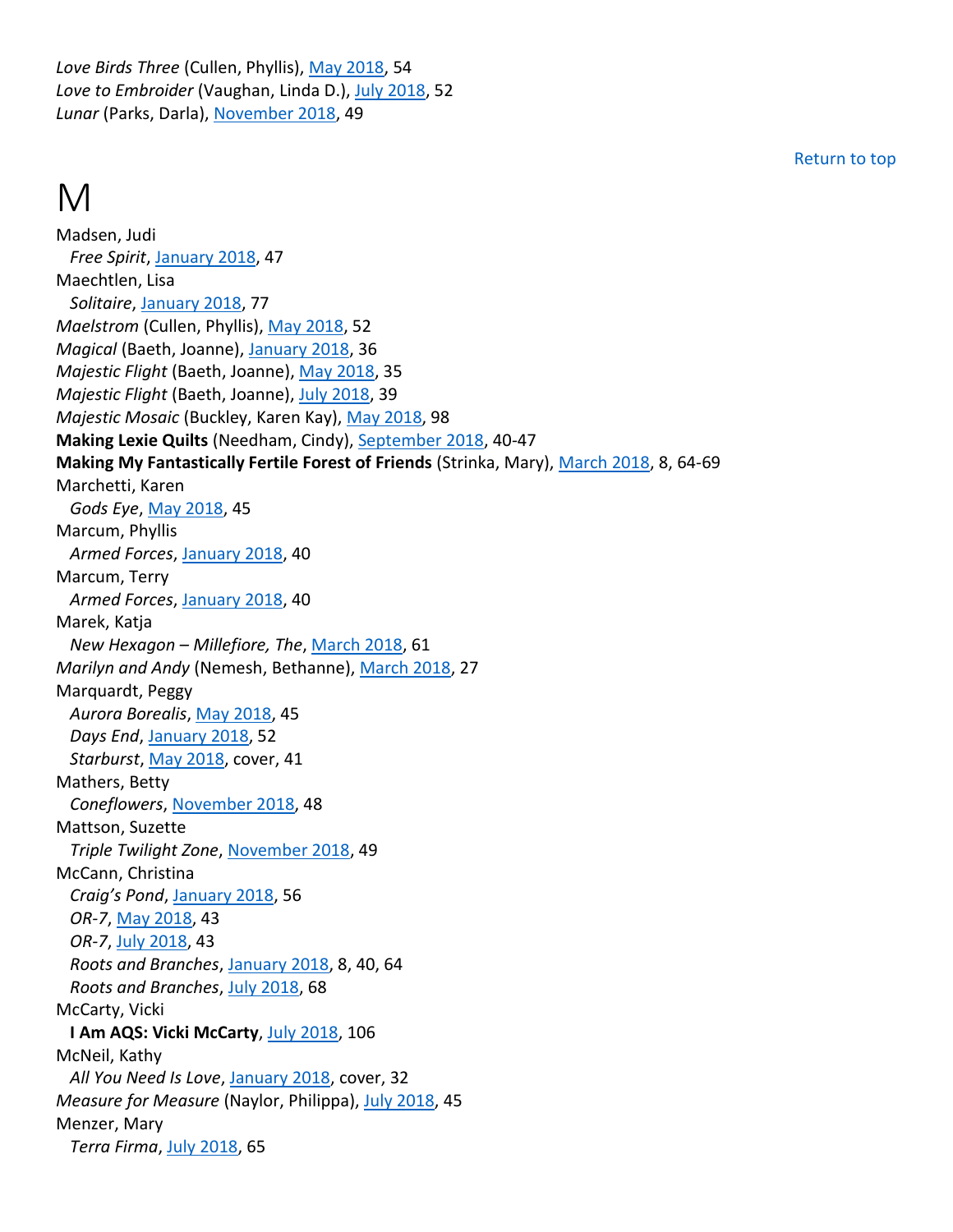Merrill, RaNae **Six Simple Shapes to Free Motion Mastery**, March 2018, 80-85 *Michigan Lighthouses* (Jacobs, Phyllis), January 2018, 46 Miller, Lori J. *Cookie Cat*, March 2018, 8, 74-78 **Millions of Colors, Millions of Cuts: Danny Amazonas** (Hammel, Ann), January 2018, 24-30 *Minor Miracle* (Sassaman, Jane), July 2018, 27 Miwa, Mariko *Beautiful Autumn*, July 2018, 56 Miyama, Hiroko *Lazy Afternoon*, January 2018, 73 *Lily*, January 2018, 53 *You Know What?*, July 2018, 56 Miyama, Masanobu *Lazy Afternoon*, January 2018, 73 Mizuno, Megumi *Be Happy*, July 2018, 48 *Modern Movement* (Denneny, Rachelle), July 2018, 57 *Moment in Time* (Tigner, Laurie), November 2018, 45 *Moonflower* (Hamilton-McNally, Molly Y.), May 2018, 41 *Moonlight Sonata* (Stewart, Susan), January 2018, 43 Morihiro, Keiko *For the Wedding of My Beloved Daughter*, July 2018, 38 *Moths and Moons One* (Sassaman, Jane), July 2018, 26 *Mountains & Valleys* (Gaskins, Jackie), January 2018, 77 *My Checkered Past* (Rogers-Harrison, Sherry), July 2018, 51 **My Line with Lori Kennedy: Braided Wheat and Braided Heart Borders** (Kennedy, Lori), September 2018, 90- 92 **My Line with Lori Kennedy: Butterflies, Dragonflies, and Bees** (Kennedy, Lori), May 2018, 90-92 **My Line with Lori Kennedy: The Biplane and Passenger Plane** (Kennedy, Lori), July 2018, 98-100 **My Line with Lori Kennedy: The Feathered Leaf** (Kennedy, Lori), March 2018, 90-92 **My Line with Lori Kennedy: The Sweetheart Border** (Kennedy, Lori), January 2018, 92-94 **My Line with Lori Kennedy: The Windowsill Garden** (Kennedy, Lori), November 2018, 90-92 *My Rhodie* (Brokenshire, Andrea), January 2018, 55, 75 *My Rhodie* (Brokenshire, Andrea), July 2018, 77 *My Town & Country Quilt II* (Guier, Shirley), July 2018, 50 *Mystical Garden* (Hughes, Kathleen), November 2018, 49

Return to top

#### N

Nadelstern, Paula *Kaleidoscopic XLI: The Prague Spanish Synagogue Ceiling,* July 2018, 55 *Naptime Z's* (Fitzgerald, Gyleen X.), May 2018, 8, 24-30 *Native Market* (Cullen, Phyllis), May 2018, 52 *Navalito* (Cambronero, Carmen), January 2018, 52 Naylor, Philippa *Measure for Measure*, July 2018, 45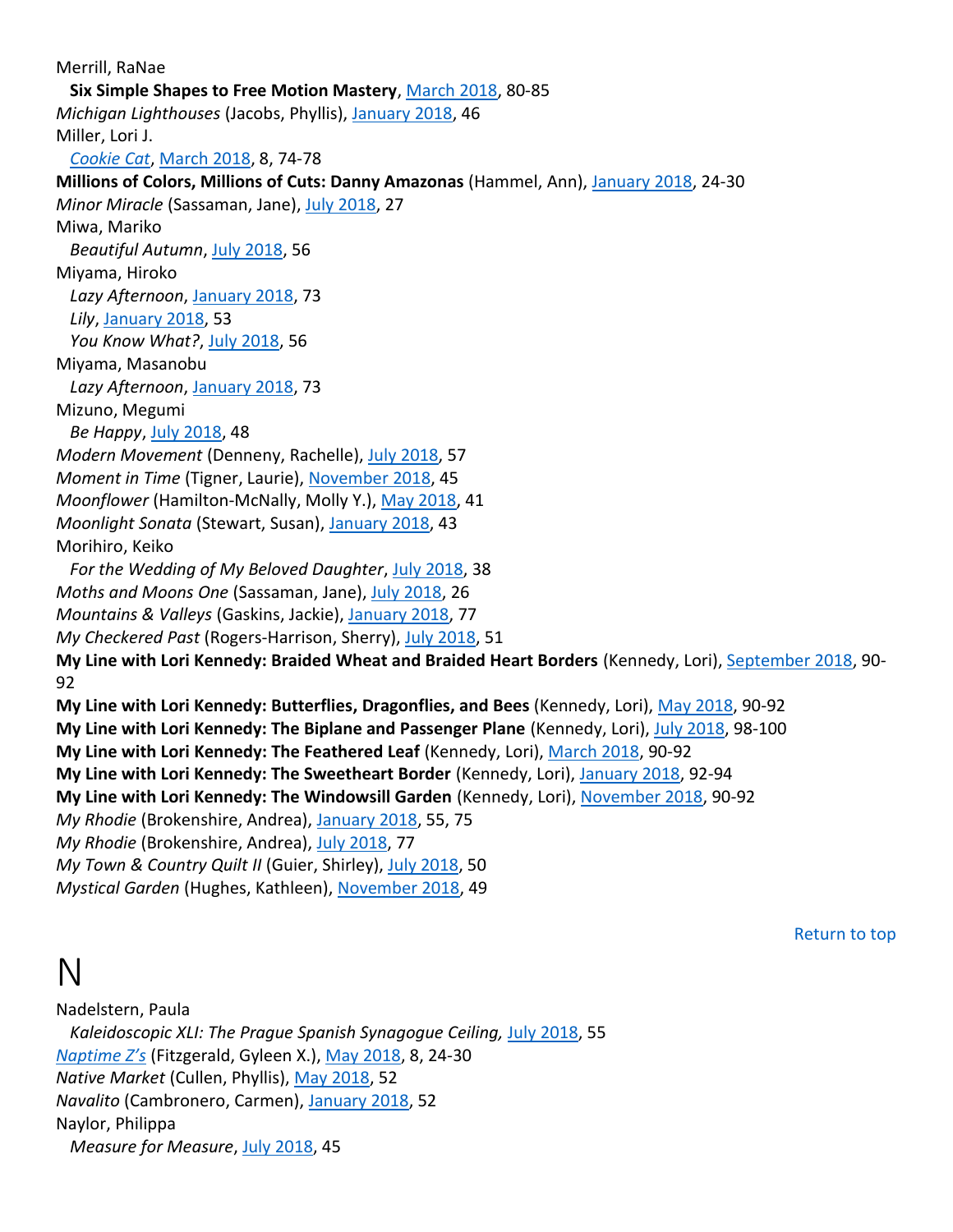Neal, Claire *Round Robin: Great Britain*, July 2018, 94 *Nearly a 9 Patch* (Welklin, Laura), May 2018, 44 *Nearly a 9 Patch* (Welklin, Laura), July 2018, 61 Needham, Cindy **Making Lexie Quilts**, September 2018, 40-47 Nemesh, Bethanne *Celtic Crossings*, March 2018, 27 *Holiday Spirit*, March 2018, 27 *Hunter's Star*, March 2018, 26 *Into The Westward Sun*, January 2018, 47, 73 *Into The Westward Sun*, March 2018, 30 *Marilyn and Andy*, March 2018, 27 *October Sky*, March 2018, 32 *Poppy Promenade*, March 2018, 31 *Shell Collector, The*, March 2018, 29 *Song of Summer*, November 2018, 45 **Walk a Creative Path**, March 2018, 26-32 *New Directions* (Vinegrad, Betsey), July 2018, 57 *New England Album, A* (Duffy, Carol), January 2018, 35 *New Hexagon – Millefiore, The*, (Marek, Katja), March 2018, 61 Nicholas, Carole *Painting the Church at Auvers*, March 2018, 45 Nixon-Fulton, Jackie *Playing Well Together, A Modern Sampler*, July 2018, 64, 79 *Playing Well Together, A Modern Sampler*, November 2018, 45 **No More Tangles: Embroidery Thread and Needle Tips** (Wasilowski, Laura), November 2018, 64-65 Nozawa, Noriko *Old Denim Square*, July 2018, 54 Nufer, Beth *Barbara's Circle*, January 2018, 73

## O

Return to top

O'Kelley, Hallie *Lakeside Reverie*, July 2018, 60 *October Sky* (Nemesh, Bethanne), March 2018, 32 *Ode to Spring* (Solomon Gunn, Margaret), September 2018, 81 *OG* (Stone, Karen K.), July 2018, 54 *Old Denim Square* (Nozawa, Noriko), July 2018, 54 *Old Glory Under His Wings* (Prose, Julee), January 2018, 42 *Olive Trees – A Study of Van Gogh's Oliveraie* (Sumner, Ana), March 2018, 45 Olsen, Mary *Perseverance*, January 2018, 38 *Once Again* (Hamaba, Miyuki), January 2018, 44 *OR-7* (McCann, Christina), May 2018, 43 *OR-7* (McCann, Christina), July 2018, 43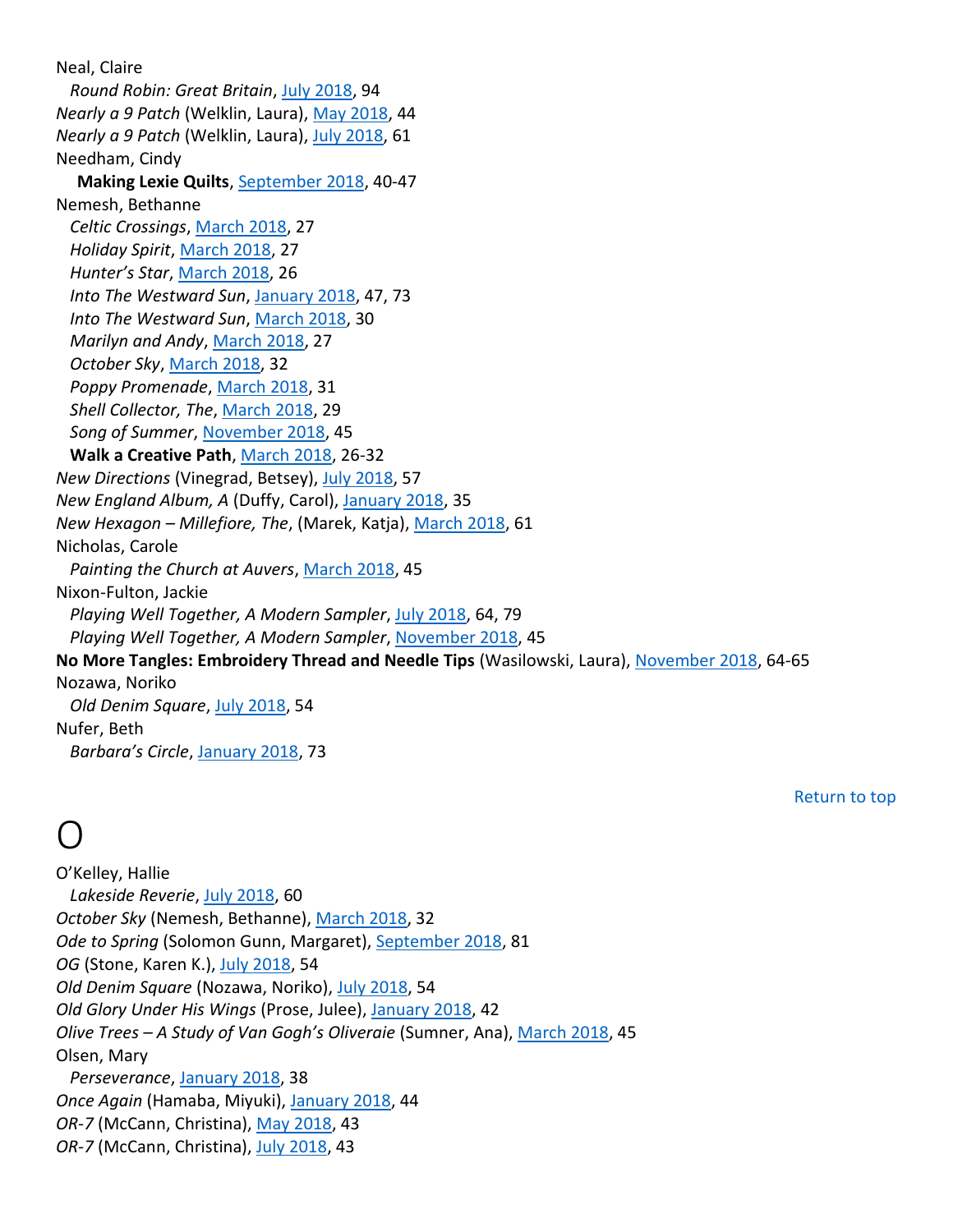Other Technique Owens, Elizabeth *Elephant in the Quilt Room, The*, July 2018, 79

#### P

Pabst, Amy *Streak of Lightning*, July 2018, 66 Paceley, Susan *God Grant Me*, July 2018, 76 *Painting the Church at Auvers* (Nicholas, Carole), March 2018, 45 *Paleo Puzzle* (Lacy, Kimberly), July 2018, 76 *Paleo Puzzle* (Lacy, Kimberly), November 2018, 37 Palmer, Lauren *Broken Dishes*, May 2018, 8, 82-85 *Chimney Sweep*, July 2018, 8, 28-31 *Heading Home*, January 2018, 8, 58-60 *Papaver & Asplenium* (Sienk, Karen Hull), January 2018, 55 Parks, Darla *Lunar*, November 2018, 49 *Pear Drops* (Kerestes, Cheryl), May 2018, 40 *Pear Drops* (Kerestes, Cheryl), July 2018, 50, 76 Pear Drops (Kerestes, Cheryl), November 2018, 41 *Peloton* (Schiller, Valli), July 2018, 57 *Pendragon* (Tatum, Betty Jo), January 2018, 51 *Peonies II* (Amazonas, Danny), January 2018, 25 *Perseverance* (Olson, Mary), January 2018, 38 Persing, Barbara *Fireflight Peony*, July 2018, 6, 78 *Persistent Peach* (Solomon Gunn, Margaret), September 2018, 80, 84-85 Pfeil, Claudia *Fractal*, January 2018, 43 *Fractal*, May 2018, 39 Phelps, Judith *Kaleidoscope Trees*, January 2018, 78 Phipps, Sheryl *Ruby Sunrise*, January 2018, 76 Pieced *Accidental Dragonfly* (Klop, Carla), **I**, **P**, July 2018, 8, 84-93 *Autumn Leaves* (Russell, Denise), **I**, **P**, September 2018, 6, 64-69 *Bowl Cozy* (Jacobs, Mindy), **E**, **P**, November 2018, 15 *Box Shuffle* (Cross, Emily), **E**, **P**, September 2018, 8, 70-74 *Broken Dishes* (Palmer, Lauren), **E**, **P**, May 2018, 8, 82-85 *Cactus in Bloom* (Kunkel, Jackie), **I**, **FP**, **P**, September 2018, cover, 8, 18-23 *Cat Gravitas* (Sheppard, Wendy), **E**, **FA**, **P**, November 2018, 50-56 *Chimney Sweep* (Palmer, Lauren), **E**, **P**, July 2018, 8, 28-31 *Cookie Cat* (Miller, Lori J.), **E**, **EM**, **P**, March 2018, 8, 74-78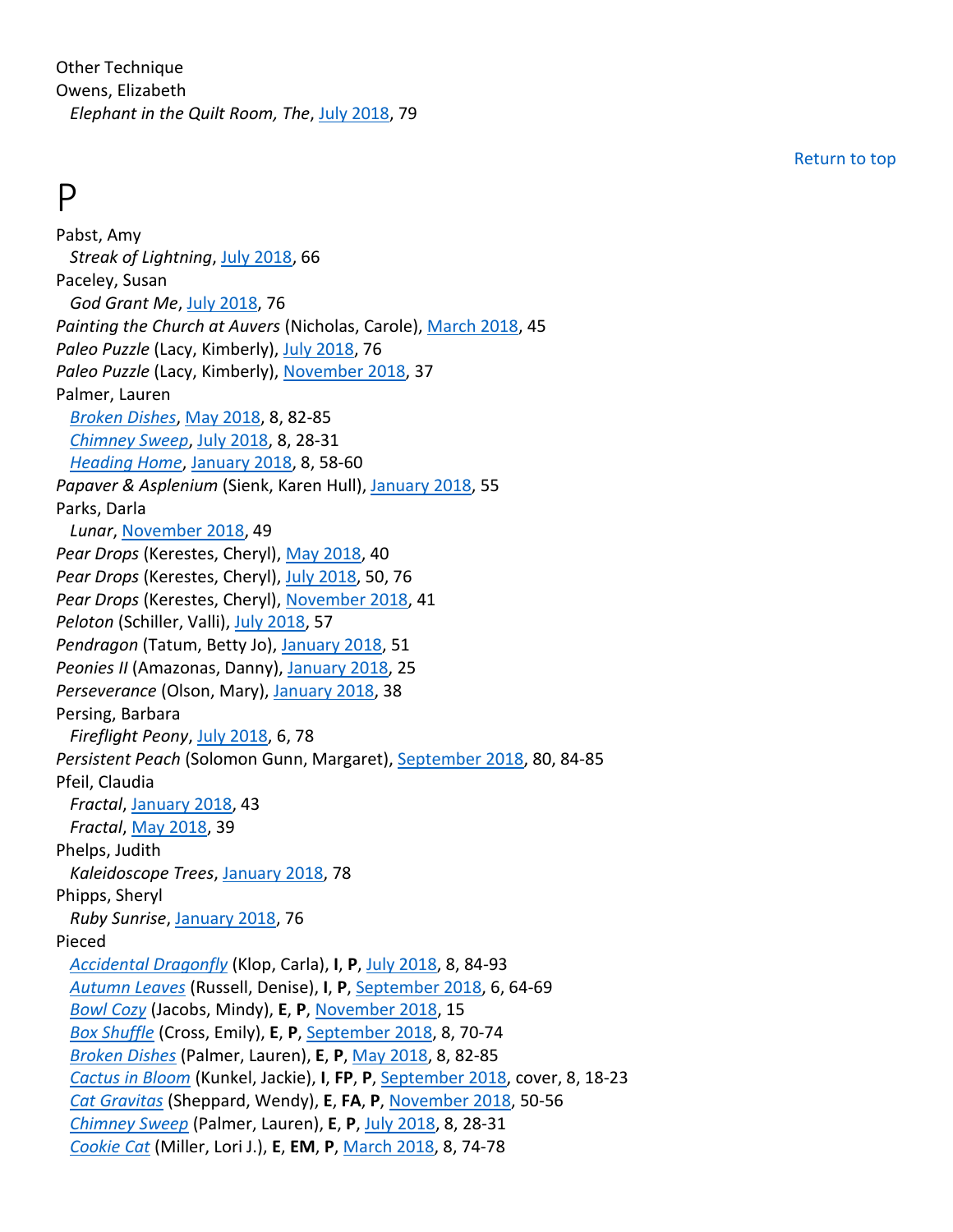*Crossed Ribbons* (Rhine, Marjorie), **E**, **P**, November 2018, 8, 80-83 *Diagonal Dash* (Einmo, Kimberly), **I**, **P**, September 2018, 8, 58-63 *Diamond Eyes* (Rhine, Marjorie), **I**, **P**, March 2018, 46-50 *Forever More* (Russell, Denise), **E**, **P**, May 2018, 76-81 *Gatherings*: Part 4 of 6 (Einmo, Kimberly), **E**, **P**, January 2018, 62-63 *Gatherings*: Part 5 of 6 (Einmo, Kimberly), **E**, **P**, March 2018, 70-72 *Gatherings*: Part 6 of 6 (Einmo, Kimberly), **E**, **P**, May 2018, 56-58 *Geese Galore* (Klop, Carla), **I, P**, January 2018, 8, 80-87 *Heading Home* (Palmer, Lauren), **E, P**, January 2018, 8, 58-60 *Heat Wave* (Day, Stacey), **E, P**, January 2018, 8, 18-22 *Holiday Games* (Russell, Denise), **I**, **P**, November 2018, 8, 18-22 *Leafy* (Day, Stacey), **E**, **P**, March 2018, cover, 8, 34-39 *Logs & Lines* (Hogan, Mary M.), **E**, **P**, September 2018, 34-39 *Naptime Z's* (Fitzgerald, Gyleen X.), **C**, **P**, May 2018, 8, 24-30 *Quick Quarter Quilt* (Williams, Shari), **E**, **P**, July 2018, 32-35 *Robin's Wreath*s: Part 1 of 5 (Koehler, Robin), **I**, **A**, **P**, July 2018, 8, 18-23 *Robin's Wreath*s: Part 2 of 5 (Koehler, Robin), **I**, **A**, **P**, September 2018, 48-53 *Robin's Wreath*s: Part 3 of 5 (Koehler, Robin), **I**, **A**, **P**, November 2018, 76-79 *Serendipity Star* (Rhine, Marjorie), **E**, **P**, July 2018, 80-83 *Stars of the Show* (Day, Stacey), **I**, **P**, May 2018, 8, 68-74 *Sweet Spring* (Wolfe, Victoria Findlay), **I**, **P**, May 2018, 8, 18-23 *Timeless Elegance* (Russell, Denise), **I**, **P**, March 2018, 8, 18-25 *Zinnia* (Day, Stacey), **C**, **P**, November 2018, 6, 66-74, 101 *Pinecones* (Crawford, Lenore), November 2018, 36 Pittman, Janet *Ruthies Rose*, November 2018, 49 *Playing Well Together, A Modern Sampler* (Nixon-Fulton, Jackie), July 2018, 64, 79 *Playing Well Together, A Modern Sampler* (Nixon-Fulton, Jackie), November 2018, 45 Pole Dance (Victor, Claire), July 2018, 65 Poplin, Elaine Wick *Fusion*, July 2018, 51 *Vertigo*, November 2018, 46 *Poppy Promenade* (Nemesh, Bethanne), March 2018, 31 Pregger, Heather *Salt Marsh Near First Encounter Beach – Tuning Fork #29, The*, July 2018, 62 *Pretty Pink Petals Hibiscus* (Randall, Lynn), November 2018, 49 *Princess Roses* (Chiba, Sachiko), January 2018, 68 Prose, Julee *Old Glory Under His Wings*, January 2018, 42 Pulley, Gayle *Three Thieving Crows*, January 2018, 55 *Three Thieving Crows*, May 2018, 43 *Three Thieving Crows*, July 2018, 70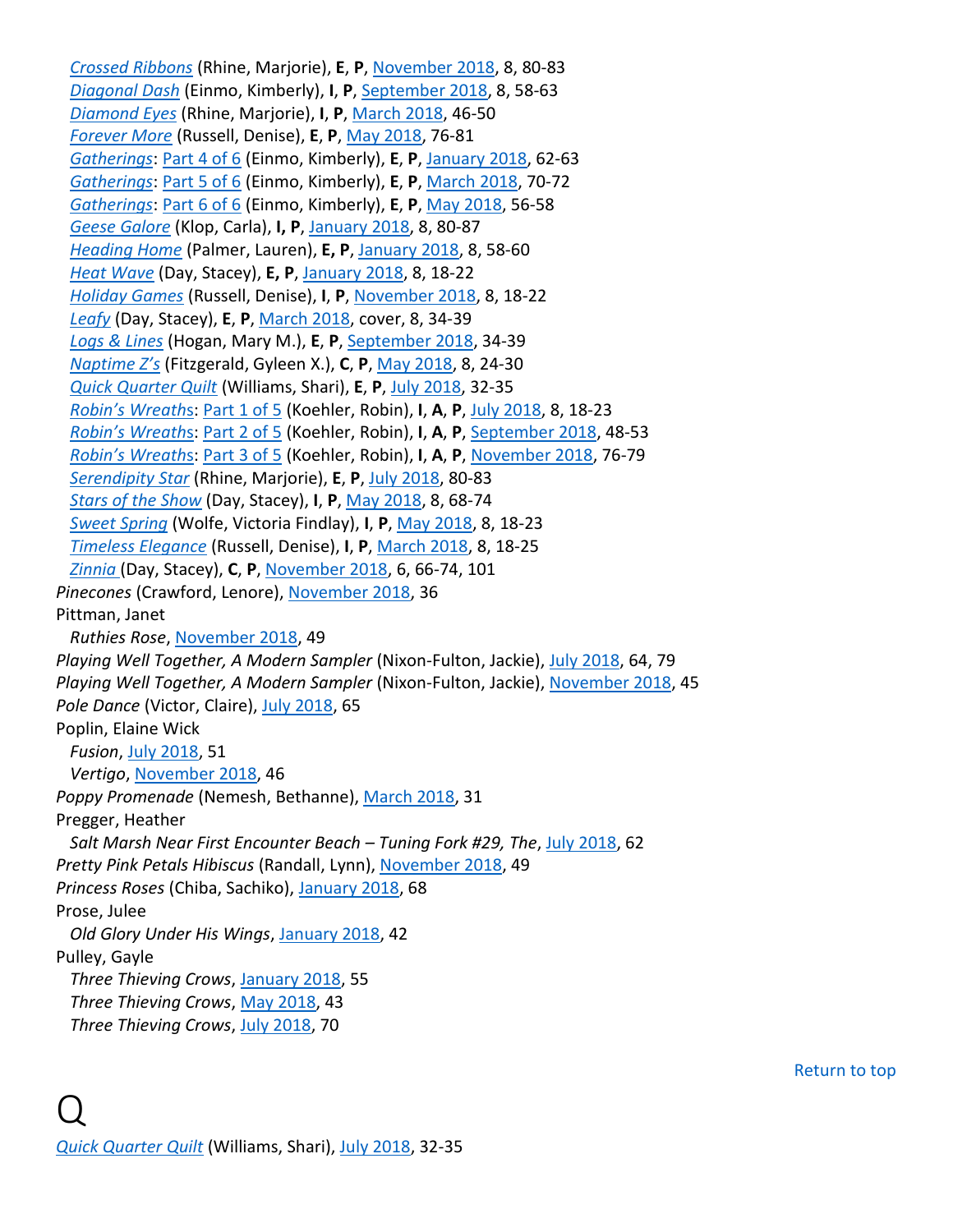*Quilt Heaven: Paducah, KY* (Turnbull, Karen), July 2018, 63 **Quilting Adventure with Keiko Goke, A** (Hammel, Ann), November 2018, 58-62 **Quilting in Paradise: Phyllis Cullen** (Hammel, Ann), May 2018, 50-54 Quilting **Art of the Symmetrical Whole Cloth Quilt, The** (Solomon Gunn, Margaret), September 2018, 76-85 **Helen's Hints: 20 Years = a Lot of Patterns** (Squire, Helen), May 2018, 88-89 **Helen's Hints: How to Use Silhouette Stencils** (Squire, Helen), November 2018, 88-89 Helen's Hints: Inspiration: Something Old, Something New (Squire, Helen), September 2018, 88-89 **Helen's Hints: Pentagon Flower Inspires Patterns** (Squire, Helen), January 2018, 88-89 **Helen's Hints: Quilted Hearts – A Timeless Tradition** (Squire, Helen), March 2018, 86-87 **Helen's Hints: When Making Borders and Blocks…** (Squire, Helen), July 2018, 96-97 **My Line with Lori Kennedy: Braided Wheat and Braided Heart Borders** (Kennedy, Lori), September 2018, 90-92 **My Line with Lori Kennedy: Butterflies, Dragonflies, and Bees** (Kennedy, Lori), May 2018, 90-92 **My Line with Lori Kennedy: The Biplane and Passenger Plane** (Kennedy, Lori), July 2018, 98-100 **My Line with Lori Kennedy: The Feathered Leaf** (Kennedy, Lori), March 2018, 90-92 **My Line with Lori Kennedy: The Sweetheart Border** (Kennedy, Lori), January 2018, 92-94 **My Line with Lori Kennedy: The Windowsill Garden** (Kennedy, Lori), November 2018, 90-92 **Six Simple Shapes to Free Motion Mastery** (Merrill, RaNae), March 2018, 80-85 *Stocking Full of Fillers, A* (Seitz-Krug, Cindy), **I**, **Q**, November 2018, 6, 26-33 **Up Close: Celebration, an interview Gail Garber and Kris Vierra** (Hammel, Ann), May 2018, 62-66

Return to top

## R

*Rainbow Star* (Campbell, Elsie M.), January 2018, 72 *Raizes Estrangulantes* (Raybolt, Valéria), March 2018, 42 Randall, Lynn *Pretty Pink Petals Hibiscus*, November 2018, 49 Rasnake, Audra *Between Heaven and Earth*, May 2018, 34 Rawson, Teresa Yielding *Contentment – A 20th Anniversary Celebration*, January 2018, 50 *Contentment – A 20th Anniversary Celebration*, May 2018, 46 *Contentment – A 20th Anniversary Celebration*, July 2018, 77 Raybolt, Valéria *Raizes Estrangulantes*, March 2018, 42 *Ready* (Amazonas, Danny), January 2018, 30 *Red* (Heus, Mary Ellen), November 2018, 48 *Reflections in Blue* (Cuthbertson, Robyn), May 2018, 46 *Revenge of the Doodle* (Bugarin, Aline & Bugarin, Natasha), January 2018, 54, 76 Rhine, Marjorie *Crossed Ribbons*, November 2018, 8, 80-83 *Diamond Eyes*, March 2018, 46-50 *Serendipity Star*, July 2018, 80-83 Rider, Carolyn *Chocolate Truffles*, January 2018, 43 Riggs, Barb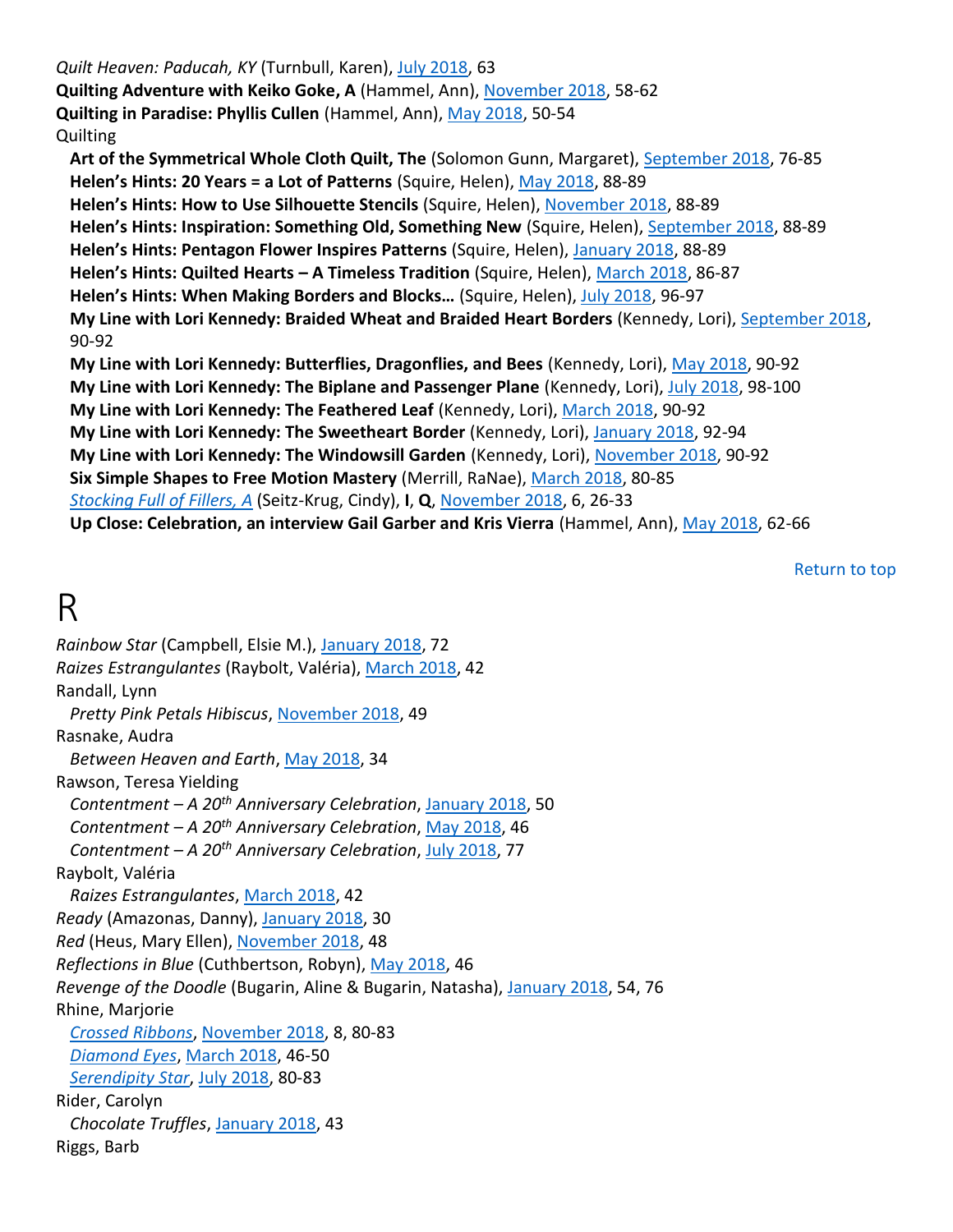*Astilbe Seeing Bluebirds*, November 2018, 49 *Rippled* (Harwood, Jami), November 2018, 48 *Robin's Wreath*s: Part 1 of 5 (Koehler, Robin), July 2018, 8, 18-23 *Robin's Wreath*s: Part 2 of 5 (Koehler, Robin), September 2018, 48-53 *Robin's Wreath*s: Part 3 of 5 (Koehler, Robin), November 2018, 76-79 Rogers-Harrison, Sherry *My Checkered Past*, July 2018, 51 *Rolling Wheels, The* (Goke, Keiko), November 2018, 62 *Roots and Branches* (McCann, Christina), January 2018, 8, 40, 64 *Roots and Branches* (McCann, Christina), July 2018, 68 Rose, Jennifer *When Crayons Explode*, January 2018, 72 *Round Robin: Germany* (Schüeller, Birgit), July 2018, 95 *Round Robin: Great Britain* (Neal, Claire), July 2018, 94 Roy, Linda *Aztec Sunset*, January 2018, 74 *Aztec Sunset*, May 2018, 36 *Ruffled*, July 2018, 53 *Rube Goes Quilting* (Beachy-Hughes, Linda), January 2018, 77 *Ruby* (Stracke, Andrea), January 2018, 47 *Ruby Sunrise* (Phipps, Sheryl), January 2018, 76 *Ruffled* (Roy, Linda), July 2018, 53 Russell, Denise *Autumn Leaves*, September 2018, 6, 64-69 *Forever More*, May 2018, 76-81 *Holiday Games*, November 2018, 8, 18-22 *Timeless Elegance*, March 2018, 8, 18-25 *Ruthies Rose* (Pittman, Janet), November 2018, 49

Return to top

## S

*Sailing Under Watchful Eyes* (Coppage, Suzette), July 2018, 63 Sakai, Aki *Small Happy Crazy Quilt*, July 2018, 42 *Salt Marsh Near First Encounter Beach – Tuning Fork #29, The* (Pregger, Heather), July 2018, 62 Sassaman, Jane *Alchemy*, July 2018, 8, 24 *Brambles*, July 2018, 26 *Minor Miracle*, July 2018, 27 *Moths and Moons One*, July 2018, 26 *Season Cycle: Spring Tree*, July 2018, 26 *Spring Trio*, July 2018, cover, 25 *Sweet Potato Vines*, July 2018, 27 *Willow*, July 2018, 27 *Scene of Early Summer, A* (Iitaka, Etsuko), January 2018, 46 Schaefer, Sylvia *Sophisticated Halloween, A*, January 2018, 54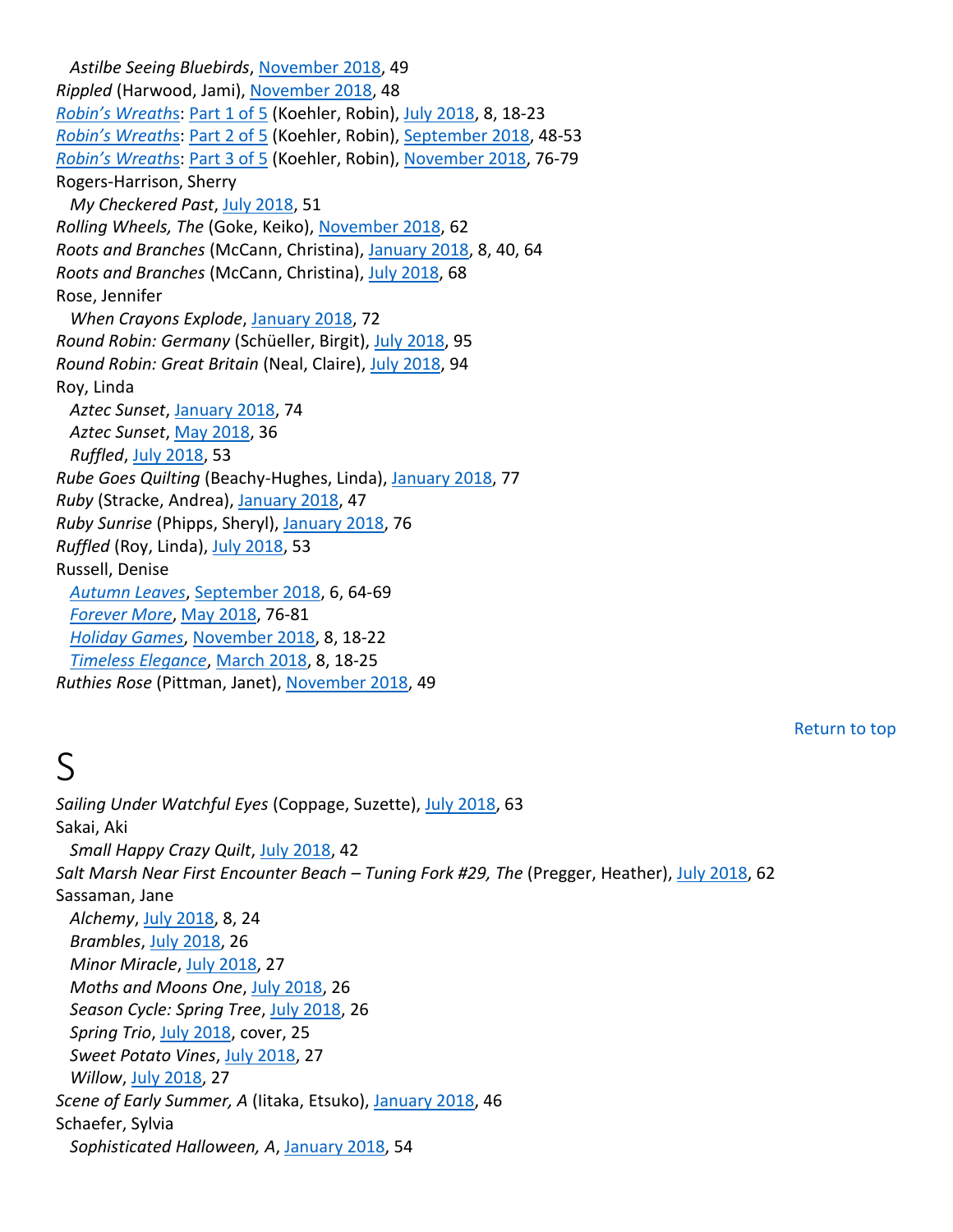Scheja, Claudia *Tuscany Village*, January 2018, 76 Schiller, Valli *Peloton*, July 2018, 57 Schillig, Beth *Just Around the Corner*, May 2018, 44 *Just Around the Corner*, July 2018, 65 Schüeller, Birgit *Round Robin: Germany*, July 2018, 95 *Season Cycle: Spring Tree* (Sassaman, Jane), July 2018, 26 *Seasoned with Time* (Lohrenz, Karlyn Bue), July 2018, 56 See, Cheryl L. *30 Something*, January 2018, 49 *Hawaiian Improv*, January 2018, 48 *Hawaiian Improv*, May 2018, 42 *Hawaiian Improv*, July 2018, 74 Seitz-Krug, Cindy *Stocking Full of Fillers, A*, November 2018, 6, 26-33 *Serendipity Star* (Rhine, Marjorie), July 2018, 80-83 *Shell Collector, The* (Nemesh, Bethanne), March 2018, 29 Shell, Maria *Wall of Sound*, July 2018, 79 Sheppard, Wendy *Cat Gravitas*, November 2018, 50-56 Shields, Kristin *Tranquility*, November 2018, 46 Sienk, Karen Hull *Papaver & Asplenium*, January 2018, 55 Sim, Grace *Journey*, January 2018, 37 Simmons, Ellen *Summer of '59*, January 2018, 54 **Six Simple Shapes to Free Motion Mastery** (Merrill, RaNae), March 2018, 80-85 *Small Happy Crazy Quilt* (Sakai, Aki), July 2018, 42 *Solitaire* (Maechtlen, Lisa), January 2018, 77 Solomon Gunn, Margaret **Art of the Symmetrical Whole Cloth Quilt, The**, September 2018, 76-85 *From the Bride's Trousseau*, September 2018, 76, 78, 82 *Ode to Spring*, September 2018, 81 *Persistent Peach*, September 2018, 80, 84-85 *Taking the Unmapped Road*, January 2018, 44, 70 *Taking the Unmapped Road*, May 2018, 41 *Taking the Unmapped Road*, July 2018, 73 *Song of Summer* (Nemesh, Bethanne), November 2018, 45 *Sophisticated Halloween, A* (Schaefer, Sylvia), January 2018, 54 Souza, Lucia *Fireworks*, July 2018, 66 Spell, Kelly *Squareback Anthias*, July 2018, 64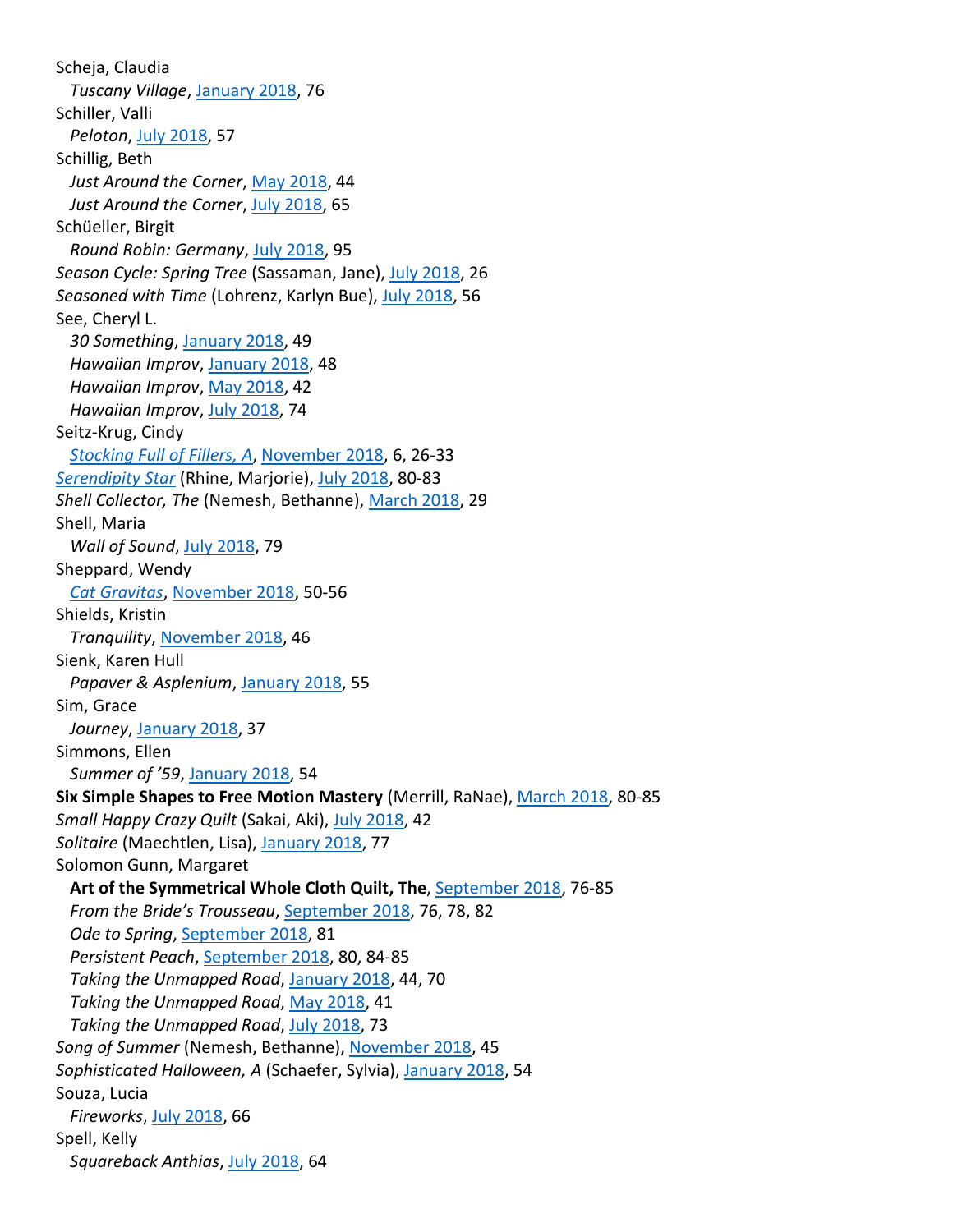*Spellbound Village* (Beaver, Marva), January 2018, 49 *Spool* (Cavaness, Amy W.), November 2018, 44 *Spring Seeds Summer Blooms* (Weber, Pat), November 2018, 49 *Spring Song* (Clem, Barbara), January 2018, 74 *Spring Trio* (Sassaman, Jane), July 2018, cover, 25 *Squareback Anthias* (Spell, Kelly), July 2018, 64 Squire, Helen **Helen's Hints: 20 Years = a Lot of Patterns**, May 2018, 88-89 **Helen's Hints: How to Use Silhouette Stencils**, November 2018, 88-89 **Helen's Hints: Inspiration: Something Old, Something New**, September 2018, 88-89 **Helen's Hints: Pentagon Flower Inspires Patterns**, January 2018, 88-89 **Helen's Hints: Quilted Hearts – A Timeless Tradition**, March 2018, 86-87 **Helen's Hints: When Making Borders and Blocks…**, July 2018, 96-97 *Star of India* (Vierra, Kris), July 2018, 40, 76 *Starburst* (Marquardt, Peggy), May 2018, cover, 41 *Stars of the Show* (Day, Stacey), May 2018, 8, 68-74 Stepanek, Gail *Cardinal Points*, January 2018, 44, 66 Stewart, Susan **I Am AQS: Susan Stewart**, January 2018, 98 *Moonlight Sonata*, January 2018, 43 *Stocking Full of Fillers, A* (Seitz-Krug, Cindy), November 2018, 6, 26-33 Stone, Janet *A-E-I-O Ewes, The*, January 2018, 42, 69 *Garden Variety Sampler*, July 2018, 72 *Garden Variety Sampler*, November 2018, 34 **I Am AQS: Janet Stone**, September 2018, 98 Stone, Karen K. *OG*, July 2018, 54 *Stormy Sky* (Jolman, Carla Zahl), November 2018, 49 Stracke, Andrea *Ruby*, January 2018, 47 **Stray Threads: A Friendly Challenge: "I was terrified!"** (Einmo, Kimberly), July 2018, 94-95 **Stray Threads: Lessons from a Young Quilter** (Einmo, Kimberly), September 2018, 86-87 **Stray Threads: More Time to Quilt** (Einmo, Kimberly), May 2018, 86-87 **Stray Threads: The Great Studio Purge** (Einmo, Kimberly), January 2018, 90-91 **Stray Threads: Trending** (Einmo, Kimberly), March 2018, 88-89 **Stray Threads: Your Creative Space** (Einmo, Kimberly), November 2018, 84-86 *Streak of Lightning* (Pabst, Amy), July 2018, 66 Strinka, Mary **Making My Fantastically Fertile Forest of Friends**, March 2018, 8, 64-69 *Summer of '59* (Simmons, Ellen), January 2018, 54 Sumner, Ana *Olive Trees – A Study of Van Gogh's Oliveraie*, March 2018, 45 *Suwon Hwasung* (Jang, Mikyung), January 2018, 75 Suwon Hwasung (Jang, Mikyung), July 2018, 77 Sweek, Linda *Floating*, November 2018, 49 Sweeney, Kathleen Irons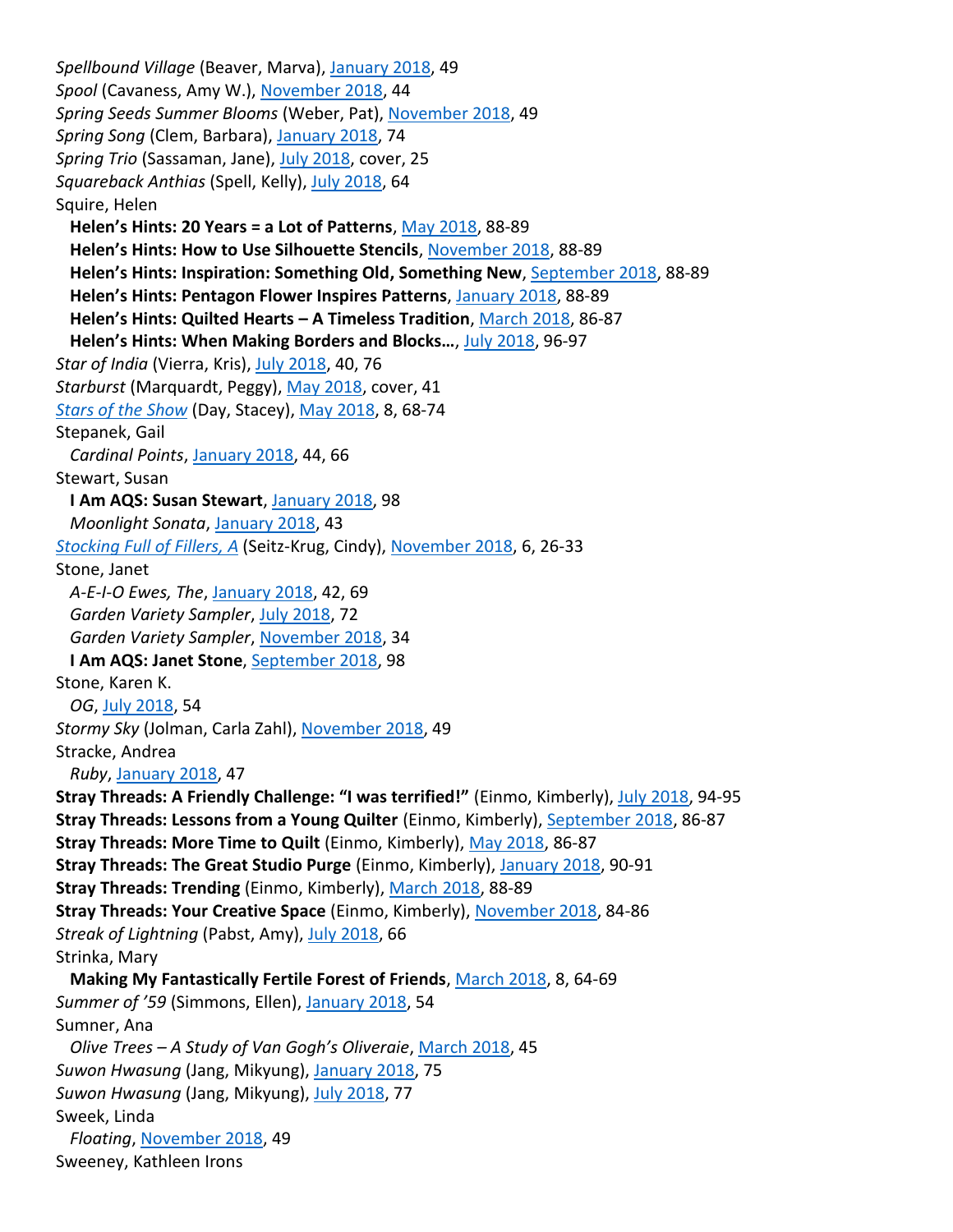*Leslie and Gene in Gay Paree*, November 2018, 49 *Sweet Potato Vines* (Sassaman, Jane), July 2018, 27 *Sweet Spring* (Wolfe, Victoria Findlay), May 2018, 8, 18-23

Return to top

#### $\top$

*Taking the Unmapped Road* (Solomon Gunn, Margaret), January 2018, 44, 70 *Taking the Unmapped Road* (Solomon Gunn, Margaret), May 2018, 41 *Taking the Unmapped Road* (Solomon Gunn, Margaret), July 2018, 73 Tatum, Betty Jo *Pendragon*, January 2018, 51 *Terra Firma* (Menzer, Mary), July 2018, 65 Textile Explorers *Along the Fjord: A Slice of Norway*, July 2018, 58 Thakur, Qurrat *Zaina's Starburst*, July 2018, 52 *Threads of Friendship (Carol's Gift)* (Korengold, Barbara), May 2018, 42 *Threads of Friendship (Carol's Gift)* (Korengold, Barbara), November 2018, 43 *Three Elegant Ladies* (Belling, JoAnn), November 2018, 48 *Three Thieving Crows* (Pulley, Gayle), January 2018, 55 *Three Thieving Crows* (Pulley, Gayle), May 2018, 43 *Three Thieving Crows* (Pulley, Gayle), July 2018, 70 *Tickled Pink* (Crine, Deb), May 2018, 6, 44 *Tiger* (Amazonas, Danny), January 2018, 30 *Tiger, Tiger* (Vierra, Kris), November 2018, 25 Tigner, Laurie *Moment in Time*, November 2018, 45 *Timeless Elegance* (Russell, Denise), March 2018, 8, 18-25 Tims, Ricky *Bohemian Rhapsody*, March 2018, 40 *Firewall*, March 2018, 41 *Hurricane*, March 2018, 6, 41 **Tips for Machine Quilting Gatherings** (Kennedy, Lori), May 2018, 59-61 *Toffee Apple* (Cuthbertson, Robyn), July 2018, 62 *Too Much Pink* (Hall, Jan), November 2018, 48 *Trace, The* (Kim, Misik), March 2018, 44 *Traces of Past, The* (Kim, Misik), March 2018, 44 *Tracks* (Goke, Keiko), November 2018, 61 *Tranquility* (Shields, Kristin), November 2018, 46 *Triad Woven* (Durgan, Karen), November 2018, 48 *Tribute to Piet Mondrian Composition C (1935)* (Engle, Sandra), November 2018, 48 *Triple Twilight Zone* (Mattson, Suzette), November 2018, 49 *Tropic Land* (Cullen, Phyllis), May 2018, 54 Turnbull, Karen *Lotus Pond, The*, January 2018, 53 *Quilt Heaven: Paducah, KY*, July 2018, 63 *Victorian Postcard*, January 2018, 75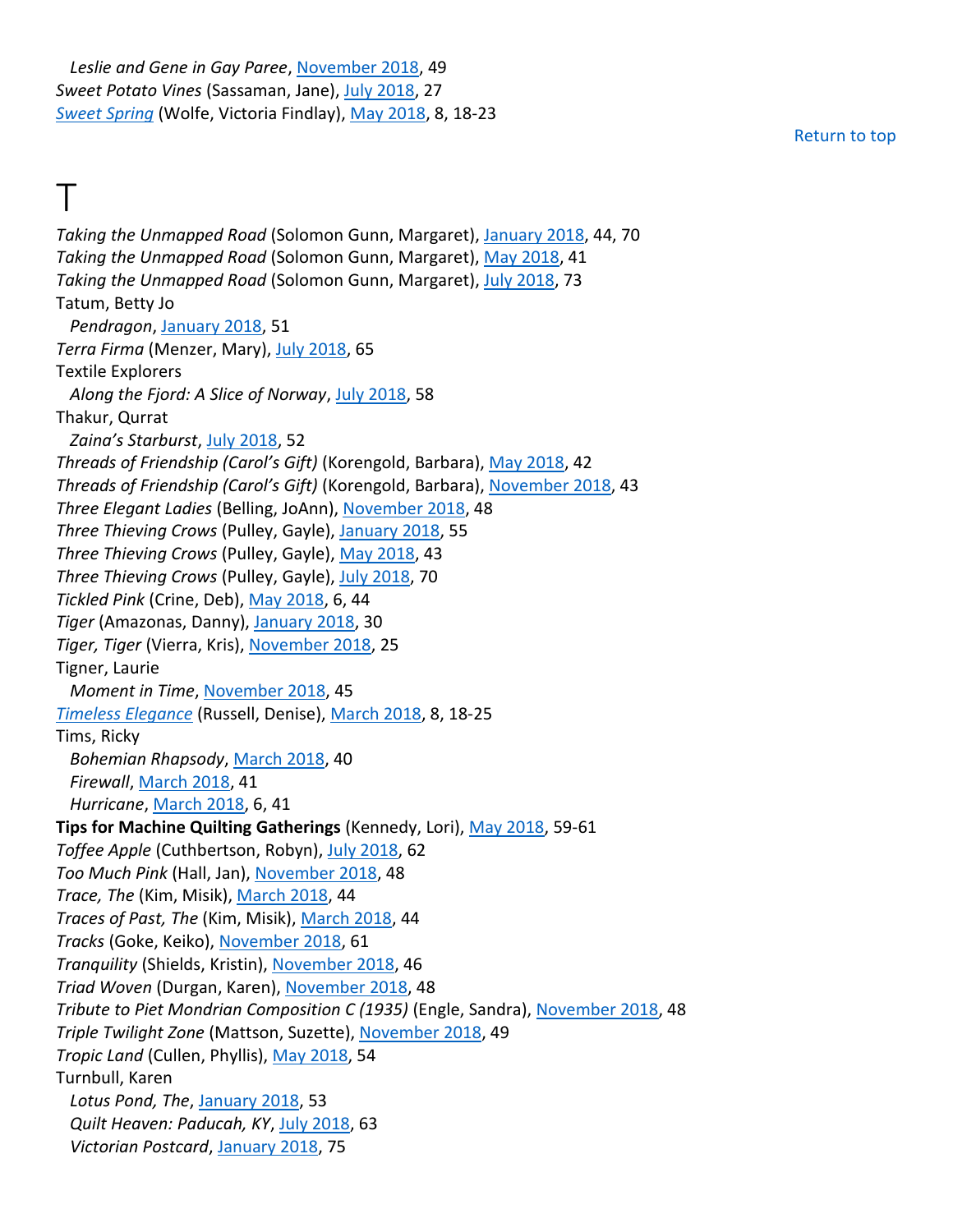*Turkish Treasures* (Holly, Pat), July 2018, 36-37 *Tuscany Village* (Scheja, Claudia), January 2018, 76

Return to top

## $\perp$

*Unfurling* (Anderson, Frieda), July 2018, 54 **Up Close: Celebration, an interview Gail Garber and Kris Vierra** (Hammel, Ann), May 2018, 62-66

Return to top

#### $\setminus$

Vachon, Margaret *Vincent*, March 2018, 45 Valentine, Rose *Village*, May 2018, 37 Valentino, Judy *Explore Serenity*, November 2018, 49 Vaughan, Linda D. *Love to Embroider*, July 2018, 52 *Vertigo* (Poplin, Elaine Wick), November 2018, 46 Victor, Claire *Pole Dance*, July 2018, 65 *Victorian Charm* (Bickham, Sue), January 2018, 52 *Victorian Postcard* (Turnbull, Karen), January 2018, 75 Vierra, Kris *Celebration*, May 2018, 62-66 *I Dream of Wild Horses*, November 2018, 24-25 **How to Shop for a Longarm Quilting Machine**, November 2018, 24-25 *Star of India*, July 2018, 40, 76 *Tiger, Tiger*, November 2018, 25 **Workshop Game Plan**, May 2018, 48-49 *Village* (Valentine, Rose), May 2018, 37 Villeneuve, Brigitte *L'Isle-Aux-Coudres*, January 2018, 78 *Vincent* (Vachon, Margaret), March 2018, 45 Vinegrad, Betsey *New Directions*, July 2018, 57

#### W

**Walk a Creative Path** (Nemesh, Bethanne), March 2018, 26-32 *Wall of Sound* (Shell, Maria), July 2018, 79 Wallen, Jamie *Hippolyte Hunting*, November 2018, 47 Wasilowski, Laura **No More Tangles: Embroidery Thread and Needle Tips**, November 2018, 64-65